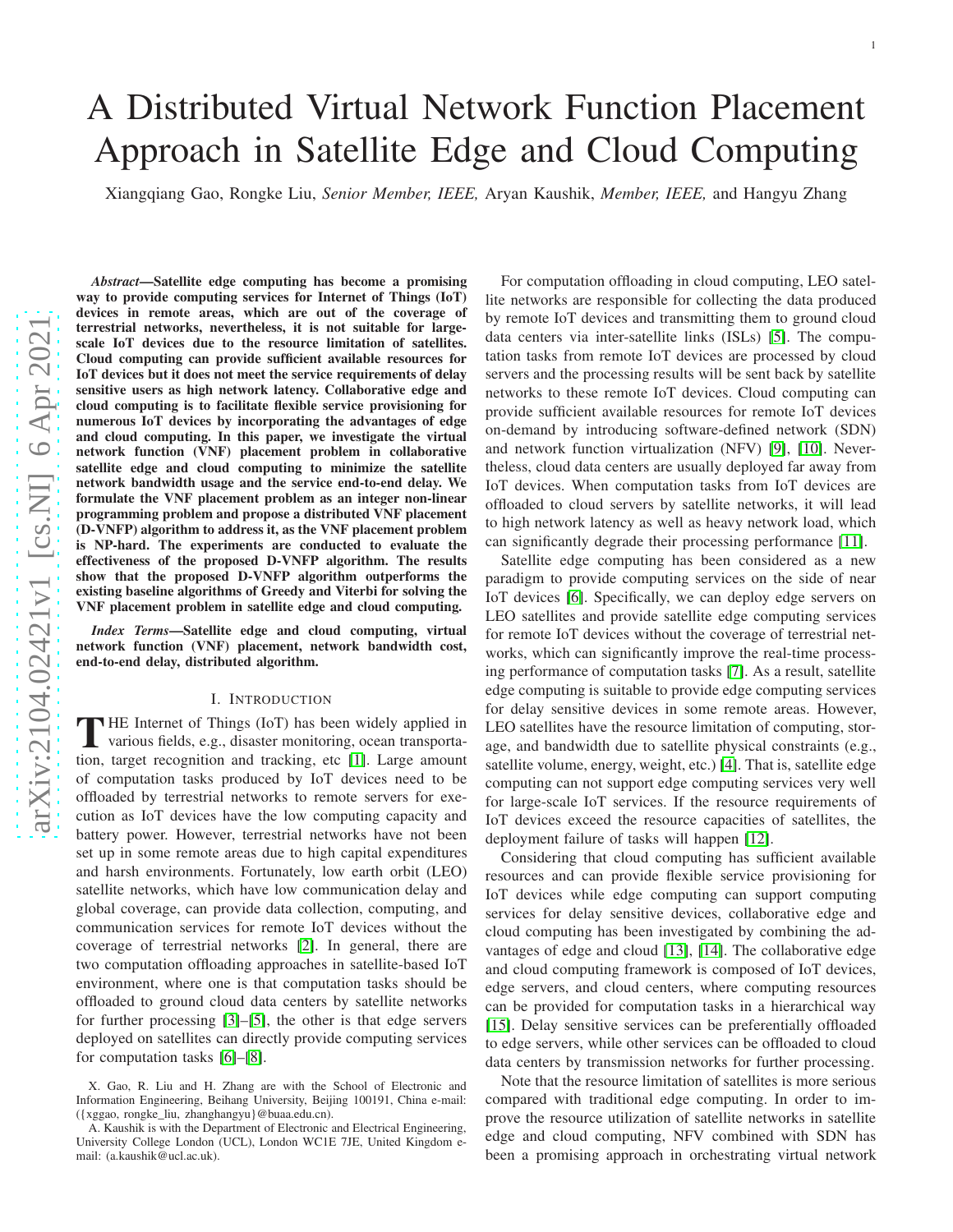

<span id="page-1-0"></span>Fig. 1. Hierarchical satellite edge and cloud computing architecture.

functions (VNFs) and managing network resources, where NFV can facilitate the decoupling of software and hardware, enable network functions to run on commercial servers, and abstract the available resources of satellite networks to be a resource pool to provide computing services for IoT devices on-demand. Specifically, a computation task can be divided into several interdependent network functions to deploy on different satellites, the data between adjacent network functions will be steered by inter-satellite links and we need to guarantee that the data flow can traverse all network functions in specific order. Thus, a computation task can be carried out by multiple satellites in a cooperative way. In addition, for centralized network resource management approaches, there exists high processing delay in satellite edge computing environment due to the property of satellite networks and the real-time computing service can be not satisfied for IoT devices. Furthermore, centralized network resource management controllers on the ground can be easily destroyed as disastrous events happen, such as earth quake, tsunami, and war. As a result, decentralized network resource management approaches are worth to investigating in satellite edge and cloud computing. However, to the best of our knowledge, no existing work focuses on the VNF placement problem by decentralized optimization algorithms in collaborative satellite edge and cloud computing [\[3\]](#page-13-2).

In our previous work [\[16\]](#page-14-7), we proposed a potential game approach to address the VNF placement problem in satellite edge computing, where the satellite coverage for IoT devices is not considered as well as collaborative satellite edge and cloud computing. In this paper, we study the VNF placement problem in collaborative satellite edge and cloud computing, where the architecture consists of three-layer computing services including IoT devices, edge servers, and cloud servers, as shown in Fig. [1.](#page-1-0) IoT devices, which have low computing capacity and battery power, are distributed to offer environment observation and local computing in remote areas. Satellites can realize traffic routing and edge computing for computation tasks. Cloud servers can provide computing services for delay insensitive tasks. We consider a IoT device as a user and its task as a user request, which consists of several VNFs in order and is viewed as a service chaining [\[17\]](#page-14-8).

For satellite edge computing, we can deploy the VNFs from a user request to multiple satellite edge servers to be executed in a collaborative way and the data between different VNFs will be routed by inter-satellite links. If user requests can not be deployed to edge servers as the resource limitation of satellites, then such deployment failed user requests will be offloaded by satellite networks to cloud servers for further processing. We assume that a IoT user can be covered by multiple satellites and thus there are various strategies related to user access and VNF placement, which have a significant influence on the performance in terms of network bandwidth usage and user end-to-end delay, so we consider the impact of different satellite coverage areas on the VNF placement solution. In addition, if a user request is not covered by any satellites or the resource requirements are not satisfied, then the user request will be considered to carry out locally.

In collaborative satellite edge and cloud computing, we formulate the VNF placement problem as an integer nonlinear programming problem and our aim is to minimize the satellite network bandwidth usage and the user end-to-end delay. Considering that centralized optimization approaches have high processing delay for satellite edge and cloud computing, we propose a distributed virtual network function placement (D-VNFP) algorithm to address the VNF placement problem, which is viewed as NP-hard [\[18\]](#page-14-9), [\[19\]](#page-14-10). For the proposed D-VNFP algorithm, each satellite is considered as an agent and can independently make the VNF deployment decision for each user request according to the current satellite network state and the resource requirements. These deployment strategies for user requests can be performed by competing available resources with each other in parallel. In this instance, some user requests may experience deployment failure as the available resources of satellites are used by other user requests. For such deployment failed user requests, we can update the satellite network resource state and then run the D-VNFP algorithm again to obtain new deployment strategies. When all user requests are deployed or any user request can no longer be deployed due to the resource limitation of satellites, the D-VNFP algorithm will terminate. In order to evaluate the performance of the proposed D-VNFP algorithm, the experiments are conducted in collaborative satellite edge and cloud computing environment. The main contributions are summarized as follows.

- We study the VNF placement problem in collaborative satellite edge and cloud computing and build the hierarchical satellite edge and cloud computing framework.
- We formulate the VNF placement problem as an integer non-linear programming problem to minimize the network bandwidth usage and the user end-to-end delay. Then we propose a distributed virtual network function placement algorithm to tackle the problem.
- We evaluate the performance of the proposed D-VNFP algorithm in collaborative satellite edge and cloud computing environment. The results show that the proposed D-VNFP algorithm has better performance than the two existing baseline algorithms of Greedy and Viterbi.

The remainder of this paper is organized as follows. Section [II](#page-2-0) briefly reviews related work concerning satellite-based IoT, satellite edge computing, and collaborative edge and cloud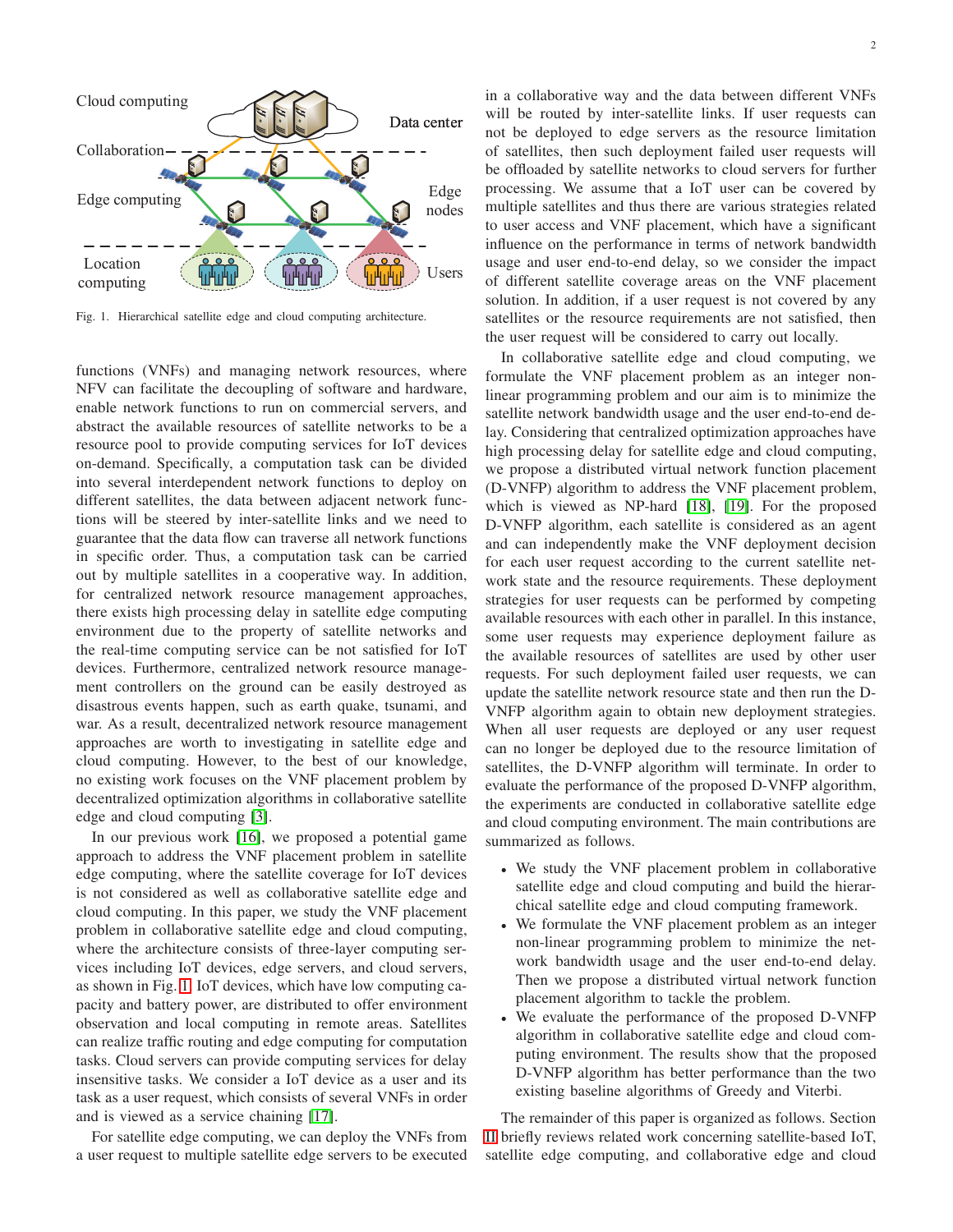computing. Section [III](#page-2-1) introduces the system model in collaborative satellite edge and cloud computing. We formulate the VNF placement problem in Section [IV.](#page-4-0) We propose a distributed virtual network function placement algorithm for addressing the VNF placement problem in Section [V.](#page-7-0) In Section [VI,](#page-11-0) we evaluate the performance of the proposed D-VNFP algorithm in static and dynamic environments. Finally, we provide the conclusion of this paper in Section [VII.](#page-13-8)

# II. RELATED WORK

<span id="page-2-0"></span>In this section, we firstly introduce satellite-based IoT applications. Then we present the related work about computation offloading in satellite edge computing. Finally, we review the literature related to collaborative edge and cloud computing.

### *A. Satellite-based IoT*

Satellite networks can provide global seamless coverage and agile service provisioning for remote IoT devices, where satellite networks can provide access and transmission services for IoT devices which are lack of terrestrial networks [\[2\]](#page-13-1)–[\[4\]](#page-13-7), [\[20\]](#page-14-11)–[\[23\]](#page-14-12). LEO satellites, which have low deployment cost and transmission delay, make a wide range of IoT services possible, such as remote sensing, earth observation, and ocean transportation [\[4\]](#page-13-7). Considering that computation tasks of IoT devices need to be offloaded to cloud servers, the authors in [\[2\]](#page-13-1) proposed an energy efficient random access scheme for IoT devices to minimize energy consumption of user sides, the authors in [\[20\]](#page-14-11) proposed a random pattern multiplexing approach for random access to improve the performance of satellite-based IoT networks. The authors in [\[23\]](#page-14-12) presented the green data collection approach by LEO satellites in geodistributed IoT networks. The existing work did not discuss satellite edge computing. In this paper, we study the problem of edge and cloud computing in satellite-based IoT networks.

### *B. Satellite Edge Computing*

Satellite edge computing can provide flexible edge computing services for remote IoT devices by deploying edge servers on LEO satellites and introducing network virtualization [\[6\]](#page-13-4)– [\[8\]](#page-13-5). In [\[5\]](#page-13-3), the authors discussed an architecture of satelliteterrestrial integrated edge computing networks, where they integrated mobile edge computing with the satellite network in order to implement satellite edge computing, and provided a task processing procedure in detail. The authors in [\[7\]](#page-13-6) jointly optimized the resource allocation of communication and computation for mobile edge computing to minimize the resource utilization and the end-to-end delay in maritime networks, and designed a deep reinforcement learning approach to address the problem. The authors in [\[11\]](#page-14-2) considered that computing servers can be deployed on edge nodes (e.g., LEO satellites and base stations) in software-defined satelliteterrestrial networks and used a deep Q-Learning approach to jointly optimize the resource allocation of network, cache, and computation. The authors in [\[8\]](#page-13-5) discussed computation offloading in satellite-based vehicle-to-vehicle communication systems, where they considered the optimization problem of offloading decision, computing and communication resource allocation to minimize the end-to-end delay cost and proposed a markov decision process approach to tackle the problem. For these existing work, a computation task is considered as a whole to allocate network resources. In this paper, we assume that a user request consists of several VNFs in order and is viewed as a service chaining, and the VNF placement problem is investigated to jointly optimize the network bandwidth usage and the user end-to-end delay.

### *C. Collaborative Edge and Cloud Computing*

Collaborative edge and cloud computing can significantly improve the quality of experience for IoT users and enhance their processing performance [\[14\]](#page-14-5), [\[15\]](#page-14-6), [\[24\]](#page-14-13)–[\[26\]](#page-14-14). In [\[15\]](#page-14-6), the authors proposed a three-tier edge-cloud collaborative residential energy management architecture for reducing network latency and energy cost, and presented a priority-based demand ratio scheduling strategy to deal with the energy management problem. The authors in [\[14\]](#page-14-5) discussed a joint resource allocation problem of communication and computation while minimizing the network latency in collaborative edge and cloud computing. The authors in [\[25\]](#page-14-15) proposed a dynamic deep-learning-based virtual edge node placement scheme in an edge and cloud environment, where the pay-as-you-go and spot instance model of cloud computing was applied to provide computing resources with minimum cost, and they used the long short-term memory in order to predict the information of user requests and resource prices. The authors in [\[26\]](#page-14-14) jointly optimized offloading decision, transmission power, and radio resource allocation on the uplink channel in multi-tier edge and cloud computing, and minimized the network computational cost and the user energy consumption. However, in this paper, we discuss the VNF placement problem in collaborative satellite edge and cloud computing, where we jointly consider the coverage of satellites, VNF deployment, and traffic routing in the system model, and formulate the resource allocation problem of computing, communication, and storage. We also propose a decentralized virtual network function placement algorithm to address the problem.

### III. SYSTEM MODEL

<span id="page-2-1"></span>In this section, we firstly provide the hierarchical architecture of collaborative satellite edge and cloud computing and the computation offloading model. Then we discuss the user request model and the VNF placement problem in collaborative satellite edge and cloud computing.

## *A. Satellite Edge and Cloud Computing Architecture*

For the VNF placement problem in collaborative satellite edge and cloud computing, we consider a hierarchical computation offloading architecture, which includes IoT users, LEO satellites, and a ground cloud data center, as shown in Fig. [1.](#page-1-0) Local IoT users have low computing capacity and battery power, and are located in some remote areas without the coverage of terrestrial networks. The observation data from IoT users can be collected by LEO satellites and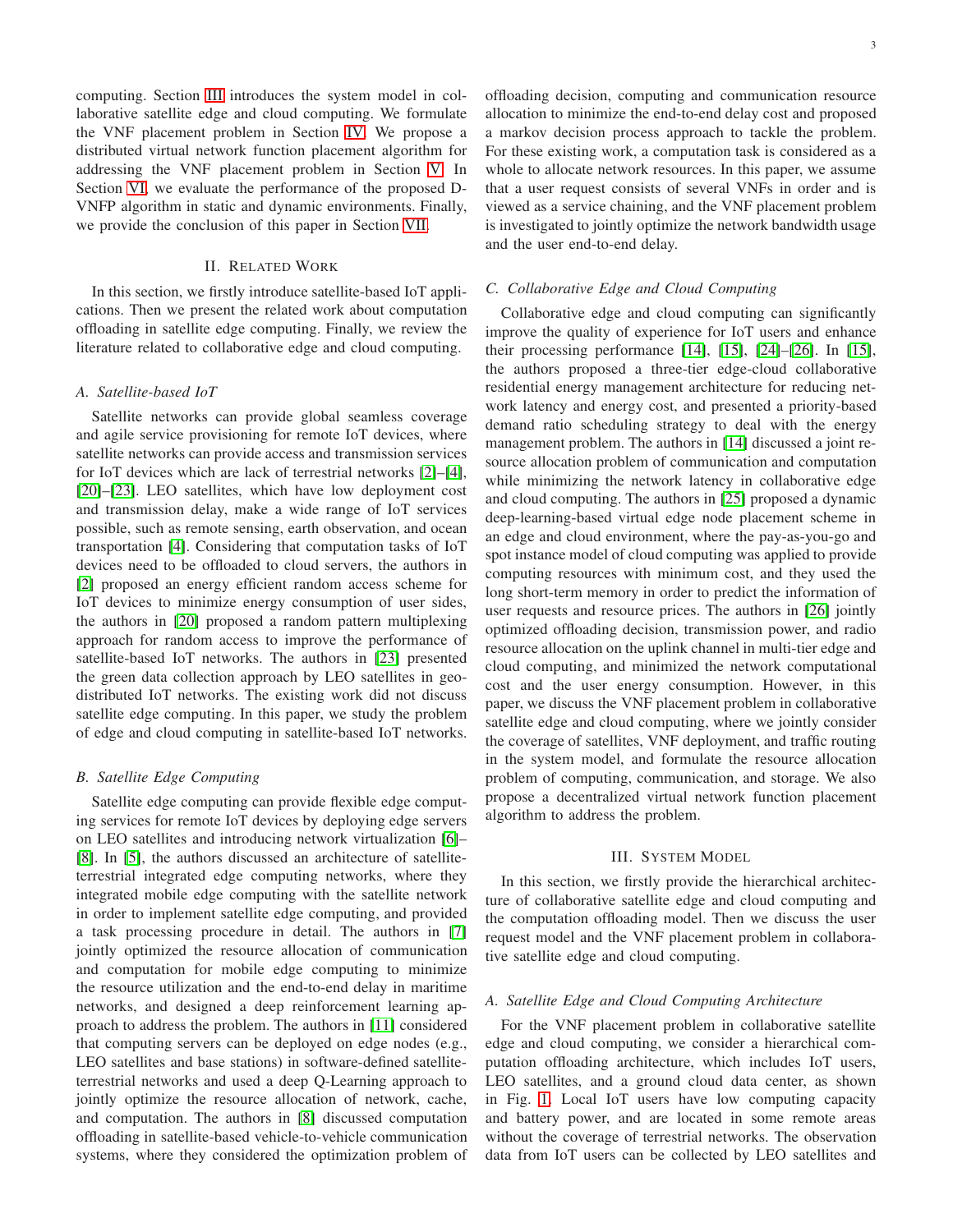

<span id="page-3-0"></span>Fig. 2. Different computation offloading approaches.

transmitted by inter-satellite links to satellite edge servers and a ground cloud data center for further processing. Edge servers on LEO satellites can provide computing services for delay sensitive user requests on the side of users. A ground cloud data center can offer sufficient resource provisioning for user requests on-demand but there exists high processing delay due to the property of satellite networks. Fig. [2](#page-3-0) describes the computation offloading strategy in collaborative satellite edge and cloud computing. Due to the disadvantages of local user computing and cloud computing, satellite edge computing has a high priority to deploy computation tasks. When the resource requirements of user requests are more than the resource limitation of satellites, we consider to offload user requests to the remote cloud data center for further processing while guaranteeing their service quality. However, some user requests will have deployment failure as they are not in the coverage of satellites or their resource requirements can not be satisfied by satellite edge and cloud, deployment failed user requests will be performed locally [\[12\]](#page-14-3). Furthermore, centralized controllers are not used to orchestrate service functions and manage network resources in the proposed collaborative satellite edge and cloud architecture. To this end, we present a distributed resource allocation algorithm to manage the network resources and deploy VNFs for user requests. We assume that the network state and the user deployment strategy can be shared by a message synchronization mechanism.

We denote the LEO satellite network as a graph  $G(V, E)$ , where the parameters  $V$  and  $E$  represent the set of satellites and the set of inter-satellite links, respectively. The number of satellites in the set V is N and  $v_n$  indicates the *n*-th LEO satellite. The set of resource types supported by the satellite  $v_n$  is indicated as  $R_n = \{CPU, memory\}$  due to that we just consider central processing unit (CPU) and memory for computing service in this paper. The  $r$ -th resource capacity for the satellite  $v_n$  is expressed by  $C_n^r$ , where the parameter  $r$ represents the supported resource type, e.g., CPU and memory. There are four inter-satellite links for a satellite, in which two links are from adjacent satellites in the same orbit and the other two links are from inter-orbit adjacent satellites. For the intersatellite link  $e, \forall e \in E$ , we indicate the bandwidth capacity as  $B_e$  and the transmission delay as  $t_e$ , respectively. Furthermore, we assume that there are sufficient resources for user requests in the cloud data center  $v_{dc}$ . We use  $e_{n,dc}$  to indicate the link between the satellite  $v_n$  and the cloud data center  $v_{dc}$ ,  $B_{n,dc}$  to indicate the bandwidth capacity, and  $t_{n,dc}$  to indicate the transmission delay. We also assume that the cloud data center is in the coverage of at least one LEO satellite and can

communicate with these satellites, which cover the cloud data center, by the satellite-ground link.

### *B. User Requests*

The set of user requests is represented as  $U$ , where the number of user requests is  $M$  and the  $m$ -th user request is indicated as  $u_m$ . We describe a user request as a service chaining, which is composed of multiple VNFs in particular order, the user request  $u_m$  can be considered as a directed graph  $G(F_m, H_m)$ . We use  $F_m$  to indicate the set of VNFs for the user request  $u_m$ , where the VNF  $f_{m,i}$ ,  $f_{m,i} \in F_m$ , represents the *i*-th VNF of the user request  $u_m$ , the VNF  $f_{m,1} = f_{m,s}$  represents the source access function, and the VNF  $f_{m,|F_m|} = f_{m,d}$  represents the destination access function. For the user request  $u_m$ , we indicate the source  $s_m$  as a sensor to collect the data and the destination  $d_m$  as an actuator to interact with the environment by the processing results. We assume that the source  $s_m$  and the destination  $d_m$  may be different but known in advance. All the VNFs except the source access function and the destination access function have the requirements of CPU, memory, and the computing time. We denote the r-th resource requirements for the VNF  $f_{m,i}$ as  $c_{m,i}^r$  and the computing time as  $t_{m,i}$ , respectively. We use  $H_m$  to indicate the set of edges for the user request  $u_m$ , where we indicate the edge between the adjacent VNFs  $f_{m,i_1}$  and  $f_{m,i_2}$  as  $h_m^{i_1,i_2}$  and the bandwidth requirements of the edge  $h_m^{i_1,i_2}$  as  $b_m^{i_1,i_2}$ . The maximum acceptable delay for the user request  $u_m$  is denoted as  $t_m^{max}$ . Supposing that all IoT users are distributed in remote areas that are out of the coverage of terrestrial networks, only these IoT users in the coverage of satellites can offload their computation tasks to satellite edge and cloud servers. Each IoT user can communicate with these satellites which cover the IoT user, IoT users without the coverage of satellites will perform their tasks locally. We consider the number of user requests to come in a time slot as a Poisson distribution  $P(\lambda_P)$  and the running time of each IoT user request as an Exponential distribution  $E(\lambda_E)$ .

### *C. VNF Placement in Satellite Edge and Cloud Computing*

In this paper, we discuss the VNF placement problem in collaborative satellite edge and cloud computing, where our aim is to deploy M user requests  $U = \{u_1, u_2, \dots, u_M\}$  to N satellite edge servers  $V = \{v_1, v_2, \dots, v_N\}$  and a cloud data center  $v_{dc}$  during a time slot while minimizing the network bandwidth usage and the user end-to-end delay. Similar to existing work on edge and cloud computing [\[12\]](#page-14-3), [\[27\]](#page-14-16), [\[28\]](#page-14-17), we consider the VNF placement problem in a quasi-static scenario, where both the LEO satellite network topology and the set of user requests remain unchanged during the computing service period. The number and service requirements of user requests should vary over different computing service periods. All available satellite network resources are virtualized to provide service provisioning for user requests on-demand. Then we use a batch processing model to deploy these user requests to satellite edge and cloud servers during a time slot in dynamic environment.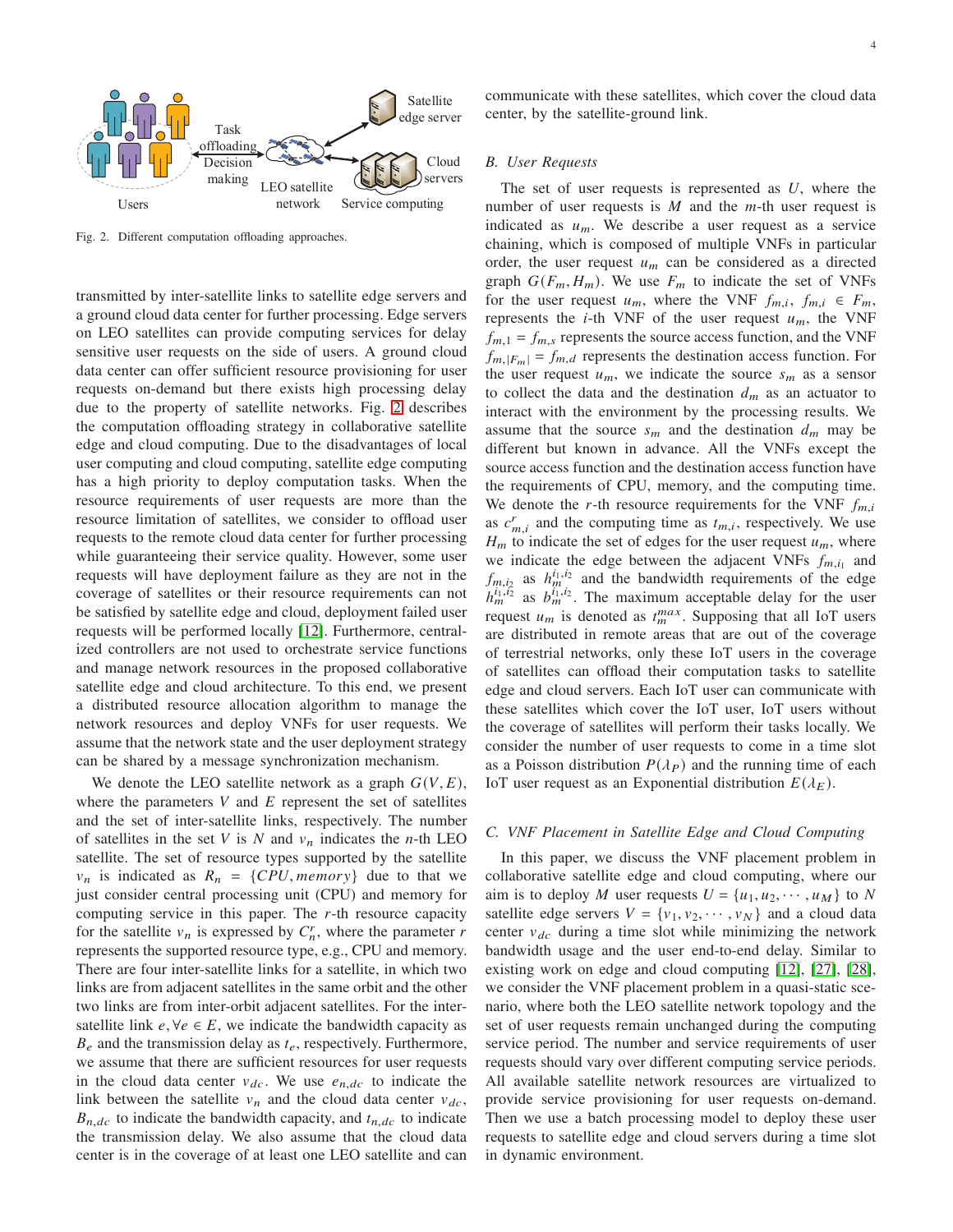

<span id="page-4-1"></span>Fig. 3. Example of deploying user requests in satellite edge and cloud.

For the VNF placement during a time slot, we firstly collect the new user requests to appear in the next time slot and update the current satellite network state as per the availability of the resources used by the completed user requests in the previous time slot. As IoT users have low computing capacity and battery power, the procedure of making the VNF placement decisions can be performed on LEO satellites to improve the real-time processing performance. To be more specific, we send the access information of each user request to one of the source neighbouring satellites and make the VNF placement decision for the user request based on the current satellite network state and the resource requirements, where the neighbouring satellite can be defined as follows.

**Definition 1** *(Neighbouring Satellite)* The user request  $u_m$ *includes a source and a destination. The source is in the coverage of LEO satellites*  $N(u_m, s)$ *, then we consider that these LEO satellites*  $N(u_m, s)$  *are the source neighbouring satellites for the user request u<sub>m</sub>. Similarly, the destination* is in the coverage of LEO satellites  $N(u_m, d)$ , then we con*sider that these LEO satellites*  $N(u_m, d)$  *are the destination neighbouring satellites for the user request*  $u_m$ *.* 

The VNF placement strategy with minimum network bandwidth usage and end-to-end delay will be sent back to the user. These source neighbouring satellites can share the VNF placement strategy by a message synchronization mechanism to build the service chaining for the user request, where the VNF  $f_{m,s}$  is deployed on one source neighbouring satellite as an access function for offloading the task to satellite edge and cloud, and the VNF  $f_{m,d}$  is deployed on one destination neighbouring satellite as an access function for forwarding the processing results to the destination. However, different VNF placement strategies for a user request have a significant influence on the deployment cost in terms of network bandwidth usage and user end-to-end delay.

In order to better describe the VNF placement problem in collaborative satellite edge and cloud computing, we provide an example of deploying user requests in collaborative satellite edge and cloud computing, as shown in Fig. [3.](#page-4-1) There are 6 LEO satellites, e.g.,  $v_1, v_2, \dots, v_6$ . Each LEO satellite, which hosts an edge server, can cover a particular ground area and provide computing services for user requests. These LEO satellites are connected with inter-satellite links and can steer the data flow from user requests with each other. There are also 10 user requests, e.g.,  $u_1, u_2, \dots, u_{10}$ , and a cloud data center  $v_{dc}$  distributed in the ground area, where the data center  $v_{dc}$  is in the coverage of the satellite  $v_5$ . Considering that a user request can just communicate with its neighbouring satellites, the VNFs  $f_{1,s}$ ,  $f_{1,2}$ ,  $f_{1,3}$ , and  $f_{1,d}$  for the user request  $u_1$ , which is in the coverage of the satellite  $v_1$ , will be deployed to the satellite  $v_1$ . The user request  $u_5$  is in the coverage of the satellites  $v_1$  and  $v_4$ , and can communicate with the two neighbouring satellites, respectively. The user request  $u_5$  can communicate with the satellite  $v_4$  to deploy the VNF  $f_{5,2}$  to the satellite  $v_4$  and the VNF  $f_{5,3}$  to the satellite  $v_1$ , where we deploy the VNFs  $f_{5,s}$  and  $f_{5,d}$  to the satellites  $v_4$  and  $v_1$ , respectively, the processing results will be sent back to the user request  $u_5$  by the satellite  $v_1$ . When the available resources of the satellite network are less than the resource requirements of user requests, these user requests will be offloaded to the cloud data center  $v_{dc}$  by the satellite network. For example, the user request  $u_9$  can be offloaded to the cloud data center  $v_{dc}$  by the satellites  $v_6$  and  $v_5$ , and the user request  $u_2$  can be offloaded to the cloud data center  $v_{dc}$  by the satellites  $v_2$ and  $v_5$ . The VNFs  $f_{2,2}$ ,  $f_{2,3}$ ,  $f_{9,2}$ , and  $f_{9,3}$  for the two user requests  $u_2$  and  $u_9$  can be executed in the cloud data center, where the VNFs  $f_{2,s}$  and  $f_{2,d}$  are deployed to the satellite  $v_2$ , and the VNFs  $f_{9,s}$  and  $f_{9,d}$  are deployed to the satellite  $v_6$ . However, the user request  $u_{10}$  will be carried out locally as it is out of the coverage of any satellites.

### IV. PROBLEM FORMULATION

<span id="page-4-0"></span>In this section, we formulate the VNF placement problem to jointly minimize the network bandwidth usage and the user end-to-end delay in collaborative satellite edge and cloud computing. User requests distributed in some remote areas are deployed to satellite edge servers and cloud servers while minimizing the satellite network bandwidth usage and the user end-to-end delay, and guaranteeing the service quality of user requests. The main symbols for the proposed VNF placement problem are summarized in Table [I.](#page-5-0)

We use a binary variable  $x_m = \{0, 1\}$  to indicate whether the user request  $u_m$  is deployed to satellite edge and cloud servers. The variable  $x_m = 1$  if the user request  $u_m$  is deployed to satellite edge and cloud servers, otherwise  $x_m = 0$ .

We assume that the user request  $u_m$  is successfully deployed to satellite edge and cloud servers, then we use another binary variable  $y_m = \{0, 1\}$  to indicate whether satellite edge servers provide computing service for the user request  $u_m$ . The variable  $y_m = 1$  if satellite edge servers provide computing service for the user request  $u_m$ , otherwise  $y_m = 0$ .

If the user request  $u_m$  is deployed to edge servers, we use a binary variable  $z_{m,i}^{n} = \{0, 1\}$  to indicate whether the VNF  $f_{m,i}$  is deployed to the satellite  $v_n$ . The variable  $z_{m,i}^n = 1$  if the VNF  $f_{m,i}$  is deployed to the satellite  $v_n$ , otherwise  $z_{m,i}^n = 0$ .

We assume that the  $d$  shortest paths between any two satellites  $v_{n_1}$  and  $v_{n_2}$  are known in advance and the path set can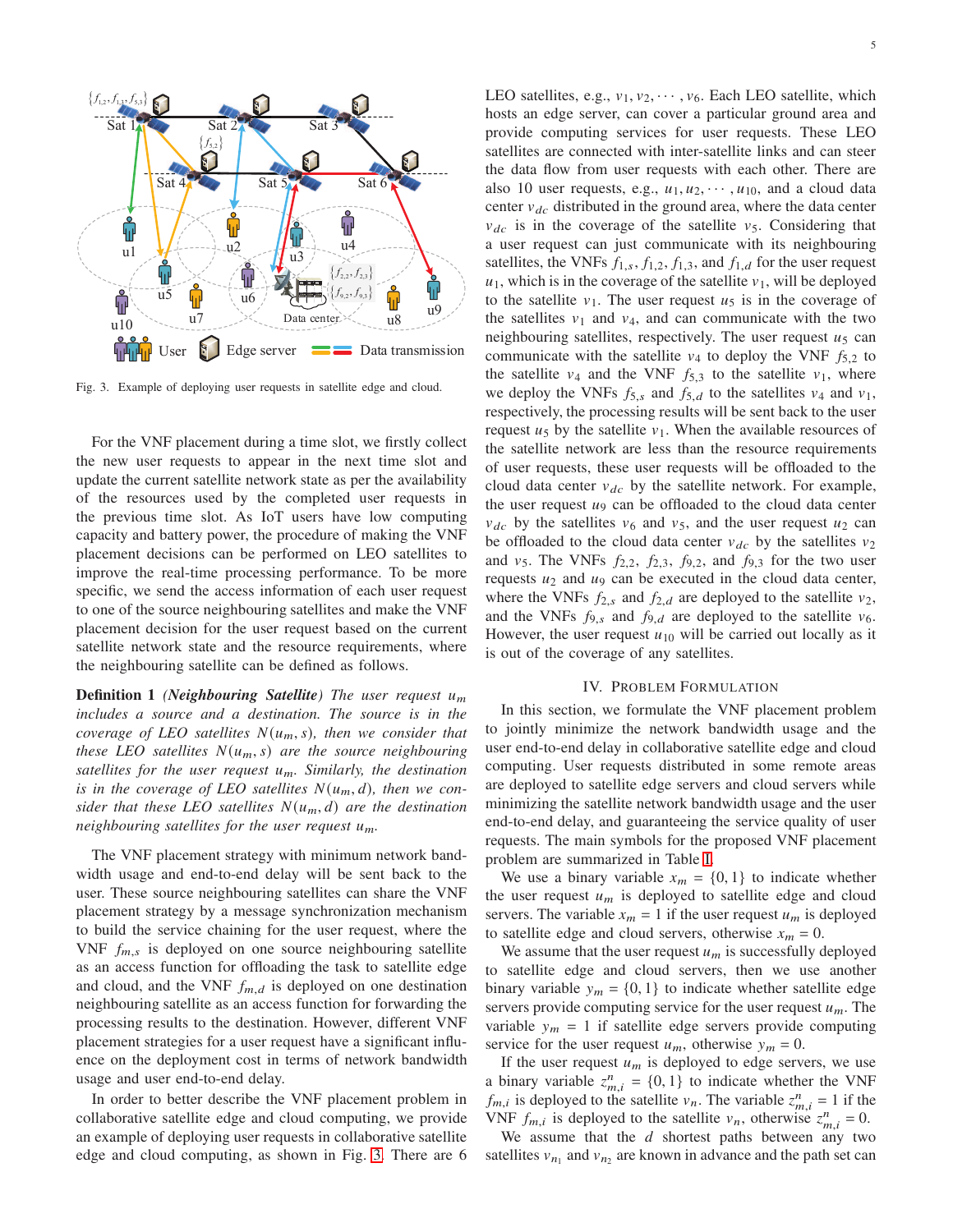TABLE I LIST OF SYMBOLS.

<span id="page-5-0"></span>

| <b>Satellite Network</b>   |                                                                 |  |  |
|----------------------------|-----------------------------------------------------------------|--|--|
| G(V,E)                     | The satellite network with satellites $V$ and links $E$ .       |  |  |
| $R_n$                      | The set of resources offered by satellite $v_n$ , $v_n \in V$ . |  |  |
| $C_n^r$                    | The r-th resource capacity of satellite $v_n$ , $r \in R_n$ .   |  |  |
| $B_e, t_e$                 | Bandwidth and delay of link $e, e \in E$ .                      |  |  |
| $v_{dc}$                   | The cloud data center.                                          |  |  |
| $B_{n,dc}$                 | Bandwidth capacity of the link between $v_n$ and $v_{dc}$ .     |  |  |
| $P_{n_1}^{n_2}$            | Set of the d shortest paths between $v_{n_1}$ and $v_{n_2}$ .   |  |  |
| <b>User Requests</b>       |                                                                 |  |  |
| $\overline{U}$             | The set of $M$ user requests.                                   |  |  |
| $F_m$ , $H_m$              | VNFs $F_m$ and edges $H_m$ of user request $u_m$ .              |  |  |
| $f_{m,i}$                  | The <i>i</i> -th VNF of user request $u_m$ .                    |  |  |
| $s_m, d_m$                 | Source and destination of user request $u_m$ .                  |  |  |
| $c_{m,i}^r$                | The r-th resource requirements of $f_{m,i}$ .                   |  |  |
| $t_{m,i}$                  | The computing time of $f_{m,i}$ .                               |  |  |
| $h_m^{i_1,i_2}$            | Edge between $f_{m,i_1}$ and $f_{m,i_2}$ .                      |  |  |
| $b_m^{i_1,i_2}$            | The bandwidth requirements of edge $h_m^{i_1,i_2}$ .            |  |  |
| $t_m^{max}$                | Maximum acceptable delay of user request $u_m$ .                |  |  |
| <b>Binary Variables</b>    |                                                                 |  |  |
| $x_m$                      | $x_m = 1$ if $u_m$ is deployed to satellite edge and cloud.     |  |  |
| $y_m$                      | $y_m = 1$ if edge servers provide service for $u_m$ .           |  |  |
| $z^n_{m,i}$                | $z_{m,i}^{n} = 1$ if $f_{m,i}$ is deployed to satellite $v_n$ . |  |  |
| $w^{i_1,i_2}_{m,p}$        | $w_{m,p}^{i_1,i_2} = 1$ if path p is used by $h_m^{i_1,i_2}$ .  |  |  |
| $w_e^p$                    | $w_e^P = 1$ if link <i>e</i> is used by path <i>p</i> .         |  |  |
| <b>Objective Variables</b> |                                                                 |  |  |
| $C_{bw}$                   | Average satellite network bandwidth cost.                       |  |  |
| $c_{user}$                 | Average user end-to-end delay cost.                             |  |  |

be indicated as  $P_{n_1}^{n_2}$ . We use a binary variable  $w_{m,p}^{i_1,i_2} = \{0,1\}$ to indicate whether the path p is used by the edge  $h_m^{i_1, i_2}$ . The variable  $w_{m,p}^{i_1,i_2} = 1$  if the path p is used by the edge  $h_m^{i_1,i_2}$ , otherwise  $w_{m,p}^{i_1,i_2} = 0$ .

For the path  $p$ , it consists of multiple inter-satellite links. We use a binary variable  $w_e^p = \{0, 1\}$  to indicate whether the link *e* is used by the path *p*. The variable  $w_e^p = 1$  if the link e is used by the path p, otherwise  $w_e^p = 0$ .

Furthermore, the source of a user request can just only communicate with its neighbouring satellites. We assume that the source of the user request  $u_m$  is in the coverage of the satellite  $v_n$ , that is

<span id="page-5-1"></span>
$$
s_m \in cov(v_n), \forall u_m \in U, \forall v_n \in V,
$$
 (1)

where the parameter  $cov(v_n)$  indicates the coverage of the satellite  $v_n$ . Then the set  $N(u_m, s)$  of neighbouring satellites for the source of the user request  $u_m$  can be described as

$$
N(u_m, s) = \{v_n | s_m \in cov(v_n)\}, \forall v_n \in V.
$$
 (2)

In the same way, the set  $N(u_m, d)$  of neighbouring satellites for the destination of the user request  $u_m$  can be described as

$$
N(u_m, d) = \{ v_n | d_m \in cov(v_n) \}, \forall v_n \in V.
$$
 (3)

We also denote the neighbouring satellites for the cloud data center  $v_{dc}$  as

$$
N(dc) = \{v_n | v_{dc} \in cov(v_n)\}, \forall v_n \in V.
$$
 (4)

When user requests are deployed to satellite edge servers and cloud servers, these neighbouring satellites for user requests and the data center will be considered as access nodes to offload computation tasks and receive the processing results,

where the VNFs  $f_{m,s}$  and  $f_{m,d}$  for the user request  $u_m$  will be deployed the source and destination neighbouring satellites to rout the traffic flow, respectively. So we need to specify which one neighbouring satellite is used to be an access node in satellite edge and cloud computing.

For satellite edge and cloud computing, a binary variable  $q_{m,s}^n = \{0, 1\}$  is used to indicate whether the source neighbouring satellite  $v_n$  is an access node for the user request  $u_m$ to offload the task, the variable  $q_{m,s}^n = 1$  if the neighbouring satellite  $v_n$  is an access node for the user request  $u_m$  to offload the task, otherwise  $q_{m,1}^n = 0$ . Similarly, another binary variable  $q_{m,d}^n = \{0,1\}$  is used to indicate whether the destination neighbouring satellite  $v_n$  is an access node for the user request  $u_m$  to obtain the processing results, the variable  $q_{m,d}^n = 1$  if the neighbouring satellite  $v_n$  is an access node for the user request  $u_m$  to obtain the processing results, otherwise  $q_{m,d}^n = 0$ .

For cloud computing, the satellite network is just considered as a communication network and can not provide edge computing services for user requests, all computation tasks will be offloaded to the cloud data center for further processing. We use a binary variable  $q_{m,s}^{n,d,c} = \{0,1\}$  to indicate whether the neighbouring satellite  $v_n$  of the data center is an access node for the user request  $u_m$  to offload the task to the data center, the variable  $q_{m,s}^{n,dc} = 1$  if the neighbouring satellite  $v_n$ of the data center is an access node for the user request  $u_m$  to offload the task to the data center, otherwise  $q_{m,s}^{n,dc} = 0$ . We use another binary variable  $q_{m,d}^{n,dc} = \{0, 1\}$  to indicate whether the neighbouring satellite  $v_n$  of the data center is an access node for the user request  $u_m$  to send back the processing results, the variable  $q_{m,d}^{n,\bar{d}c} = 1$  if the neighbouring satellite  $v_n$  of the data center is an access node for the user request  $u_m$  to send back the processing results, otherwise  $q_{m,d}^{n,dc} = 0$ .

When we deploy a user request to satellite edge servers and cloud servers, there are multiple physical constraints to be considered, such as network resource capacity, user service quality, and deployment implementation.

If a user request is offloaded to satellite edge servers and cloud servers, we need to indicate one source neighbouring satellite to offload the task and one destination neighbouring satellite to receive the processing results, respectively. Therefore, it is guaranteed that only one source and destination neighbouring satellite for the user request  $u_m$  can be used. For  $\forall u_m \in U, \forall v_{n_1} \in N(m, s), \forall v_{n_2} \in N(m, d)$ , the access constraint of neighbouring satellites can be represented as

$$
x_m \cdot \left( 1 - \sum_{\nu_{n_1}} q_{m,s}^{n_1} \right) + \left| 1 - \sum_{\nu_{n_2}} q_{m,d}^{n_2} \right| = 0.
$$
 (5)

When the user request  $u_m$  is deployed to satellite edge servers, we consider that each VNF  $f_{m,i}$  can be deployed to only one edge server. For  $\forall u_m \in U$ , the VNF placement constraint can be indicated as

$$
x_m \cdot y_m \cdot (1 - \sum_{v_n} z^n_{m,i}) = 0, \forall f_{m,i} \in F_m, \forall v_n \in V. \tag{6}
$$

For the user request  $u_m$  offloaded to satellite edge servers, when the two adjacent VNFs  $f_{m,i_1}$  and  $f_{m,i_2}$  are deployed to the edge servers on the satellites  $v_{n_1}$  and  $v_{n_2}$ , respectively,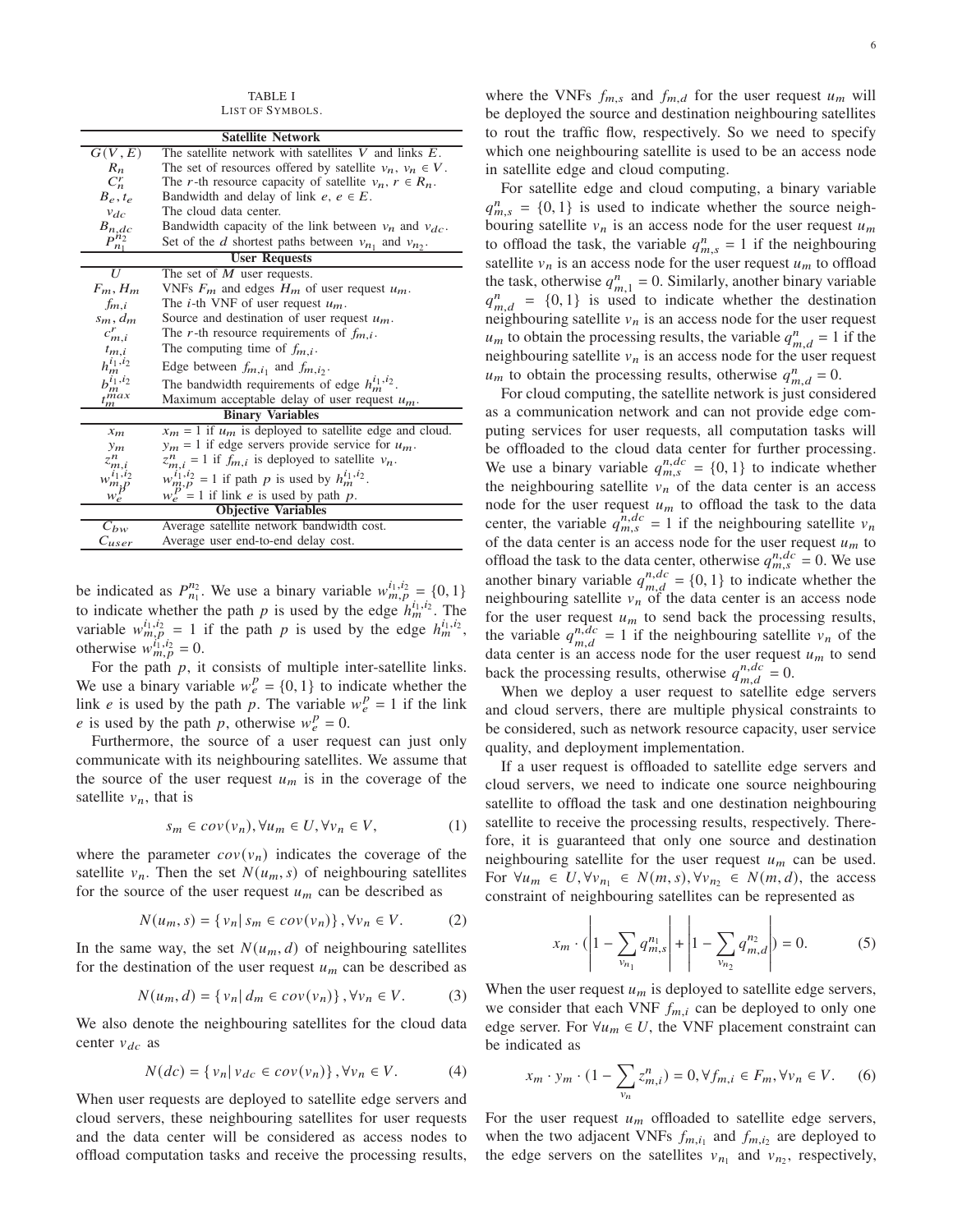it needs to be guaranteed that one of the  $d$  shortest paths between the satellites  $v_{n_1}$  and  $v_{n_2}$  can be used to route the traffic flow from the VNF  $f_{m,i_1}$  to the VNF  $f_{m,i_2}$ . The path selection constraint can be expressed as

$$
x_m \cdot y_m \cdot (z_{m,i_1}^{n_1} \cdot z_{m,i_2}^{n_2} - \sum_p w_{m,p}^{i_1,i_2}) = 0, \forall u_m \in U, \forall p \in P_{n_1}^{n_2}.
$$
 (7)

As satellite edge servers have the limited resource capacity in terms of CPU and memory, the resource requirements of user requests for each satellite should be less than the available resources. The  $r$ -th used resources of the satellite  $v_n$  is indicated as  $c_{n,used}^r$ . For  $\forall v_n \in V, \forall r \in R_n$ , we can indicate the satellite resource constraint as

$$
c_{n,used}^r + \sum_{u_m} y_m \sum_{f_{m,i}} z_{m,i}^n \cdot c_{m,i}^r \leq C_n^r, \forall u_m \in U, \forall f_{m,i} \in F_m.
$$
 (8)

Furthermore, we also need to guarantee that the bandwidth requirements of user requests should not exceed the available bandwidth resources. When user requests are deployed to satellite edge servers, where  $\forall u_m \in U$ ,  $\forall h_m^{i_1, i_2} \in$  $H_m, \forall v_{n_1}, v_{n_2} \in V$ , and  $\forall p \in P_{n_1}^{n_2}$ , the bandwidth requirements  $b_{e,1}$  of the link  $e, \forall e \in E$ , can be represented as

$$
b_{e,1} = \sum_{u_m} x_m \cdot y_m \sum_{\substack{i_1, i_2 \\ h_m^{i_1, i_2} \vee h_1, \nu_{h_2}}} \sum_{v_{n_1}, v_{n_2}} z_{m, i_1}^{n_1} \cdot z_{m, i_2}^{n_2} \sum_{p} w_{m, p}^{i_1, i_2} \cdot w_e^{p} \cdot b_m^{i_1, i_2}.
$$
 (9)

If the available resources of satellite edge servers are less than the resource requirements of user requests, we will consider to offload these unassigned user requests to the cloud data center for further processing while guaranteeing their service quality. To simplify the proposed VNF placement problem, we assume that all the VNFs of a user request except the source access function and the destination access function will be deployed to the cloud data center if a user request needs to be offloaded to the cloud data center. Specifically, the satellite network is responsible for routing the data flow from the source to the cloud data center and sending the processing results back from the cloud data center to the destination. When computation tasks of user requests are offloaded to the cloud data center, the bandwidth requirements for  $\forall u_m \in U, \forall p \in P_{n_1}^{n_2}$ , and  $\forall v_{n_1} \in$  $N(m, s)$ ,  $\forall v_n \in N(dc)$  can be indicated as

$$
b_{e,2}^1 = \sum_{v_{n_1}, v_{n_2}} q_{m,s}^{n_1} \cdot q_{m,s}^{n_2, dc} \sum_p w_{m,p}^{s,2} \cdot w_e^p \cdot b_m^{s,2}.
$$
 (10)

When the processing results of user requests are sent back from the cloud data center to their destinations, the bandwidth requirements for  $\forall u_m \in U, \forall p \in P_{n_1}^{n_2}$ , and  $\forall v_{n_1} \in$  $N(dc)$ ,  $\forall v_n \in N(m, d)$  can be indicated as

$$
b_{e,2}^2 = \sum_{v_{n_1}, v_{n_2}} q_{m,d}^{n_1,dc} \cdot q_{m,d}^{n_2} \sum_{p} w_{m,p}^{|F_m|-1,d} \cdot w_e^p \cdot b_m^{|F_m|-1,d}.
$$
 (11)

Then the bandwidth requirements for user requests, which are deployed to cloud servers, can be indicated as

$$
b_{e,2} = \sum_{u_m} x_m \cdot (1 - y_m) \cdot (b_{e,2}^1 + b_{e,2}^2), \forall u_m \in U. \tag{12}
$$

We denote the used bandwidth resources of the link  $e$  as  $b_{e, used}$ , then the bandwidth resource constraint of the link e can be represented as

$$
b_{e,used} + b_{e,1} + b_{e,2} \le B_e, \forall e \in E.
$$
 (13)

When the user request  $u_m$  is deployed to cloud servers, we need to guarantee that there exists available neighbouring satellites for the cloud data center to offload the task and receive the processing results. The neighbouring satellite constraint for  $\forall u_m \in U, \forall v_{n_1}, v_{n_2} \in N(dc)$  can be described as

$$
x_m \cdot (1 - y_m) \cdot \left(1 - \sum_{\nu_{n_1}} q_{m,s}^{n_1,dc} \right) + \left|1 - \sum_{\nu_{n_2}} q_{m,d}^{n_2,dc}\right| = 0. \quad (14)
$$

We also ensure that there exists an available path between the user request  $u_m$  and the cloud data center  $v_{dc}$  by the satellite network in cloud computing, where the path select constraint for  $\forall u_m \in U, \forall p \in P_{n_1}^{n_2}$  can be described as

$$
\begin{cases}\n x_m \cdot (1 - y_m) \cdot (q_{m,s}^{n_1} \cdot q_{m,d}^{n_2,dc} - \sum_{p} w_{m,p}^{s,2}) = 0, \\
x_m \cdot (1 - y_m) \cdot (q_{m,d}^{n_1,dc} \cdot q_{m,d}^{n_2} - \sum_{p} w_{m,p}^{|F_m| - 1,d}) = 0.\n\end{cases}
$$
\n(15)

Furthermore, the bandwidth requirements between the cloud data center  $v_{dc}$  and the neighbouring satellite  $v_n$ ,  $v_n \in N(dc)$ , should be less than the available bandwidth resources. We denote the used bandwidth resources of the link as  $b_{n,dc}^{used}$ , the bandwidth resource constraint for the satellite-ground link  $e_{n,dc}$ ,  $v_n \in N(dc)$  can be indicated as

$$
b_{n,dc}^{used} + b_{n,dc}^{req} \le B_{n,dc},\tag{16}
$$

where  $b_{n,dc}^{req}$  denotes the bandwidth requirements of user requests and can be indicated for  $\forall u_m \in U$  as

$$
b_{n,dc}^{req} = \sum_{u_m} x_m \cdot (1 - y_m) \cdot (b_m^{s,2} \cdot q_{m,s}^{n,dc} + b_m^{|F_m| - 1,d} \cdot q_{m,d}^{n,dc}). \tag{17}
$$

When we deploy user requests to satellite edge servers and the cloud data center, we also need to ensure that the processing delay of a user request, which is the sum of the computing delay and the transmission delay, can not exceed the maximum acceptable delay. The computing delay  $t_m^{cmp}$  of the user request  $u_m$  can be described as

$$
t_m^{cmp} = \sum_{f_{m,i}} t_{m,i}, \forall u_m \in U, \forall f_{m,i} \in F_m.
$$
 (18)

We denote the transmission delay from the source to the source neighbouring satellite  $v_n$  as  $t_{s,n}$  and the transmission delay from the destination neighbouring satellite  $v_n$  to the destination as  $t_{n,d}$ , respectively. When the user request  $u_m$  is deployed to satellite edge servers, for  $\forall v_{n_1} \in N(u_m, s)$ ,  $\forall v_{n_2} \in$  $N(u_m, d)$ , the transmission delay  $t_{m,1}^{tr}$  can be indicated as

$$
t_{m,1}^{tr} = \sum_{v_{n_1}} q_{m,s}^{n_1} \cdot t_{s,n_1} + t_{m,1}^{sat} + \sum_{v_{n_2}} q_{m,d}^{n_2} \cdot t_{n_2,d},\qquad(19)
$$

where the transmission delay of inter-satellite links for the user request  $u_m$  is denoted as  $t_{m,1}^{sat}$ . For  $\forall h_m^{i_1,i_2} \in H_m$ ,  $\forall p \in P_{n_1}^{n_2}$ ,  $\forall v_{n_1}, v_{n_2} \in V$ , and  $\forall e \in p$ ,  $t_{m,1}^{sat}$  can be described as

$$
t_{m,1}^{sat} = \sum_{h_{m}^{i_1, i_2}} \sum_{v_{n_1}, v_{n_2}} z_{m,i_1}^{n_1} z_{m,i_2}^{n_2} \sum_{p} \sum_{e} w_{m,p}^{i_1, i_2} \cdot t_e. \tag{20}
$$

To simplify the proposed VNF placement problem, we just consider the computing delay of the VNFs for user requests and neglect the processing delay of switches and links in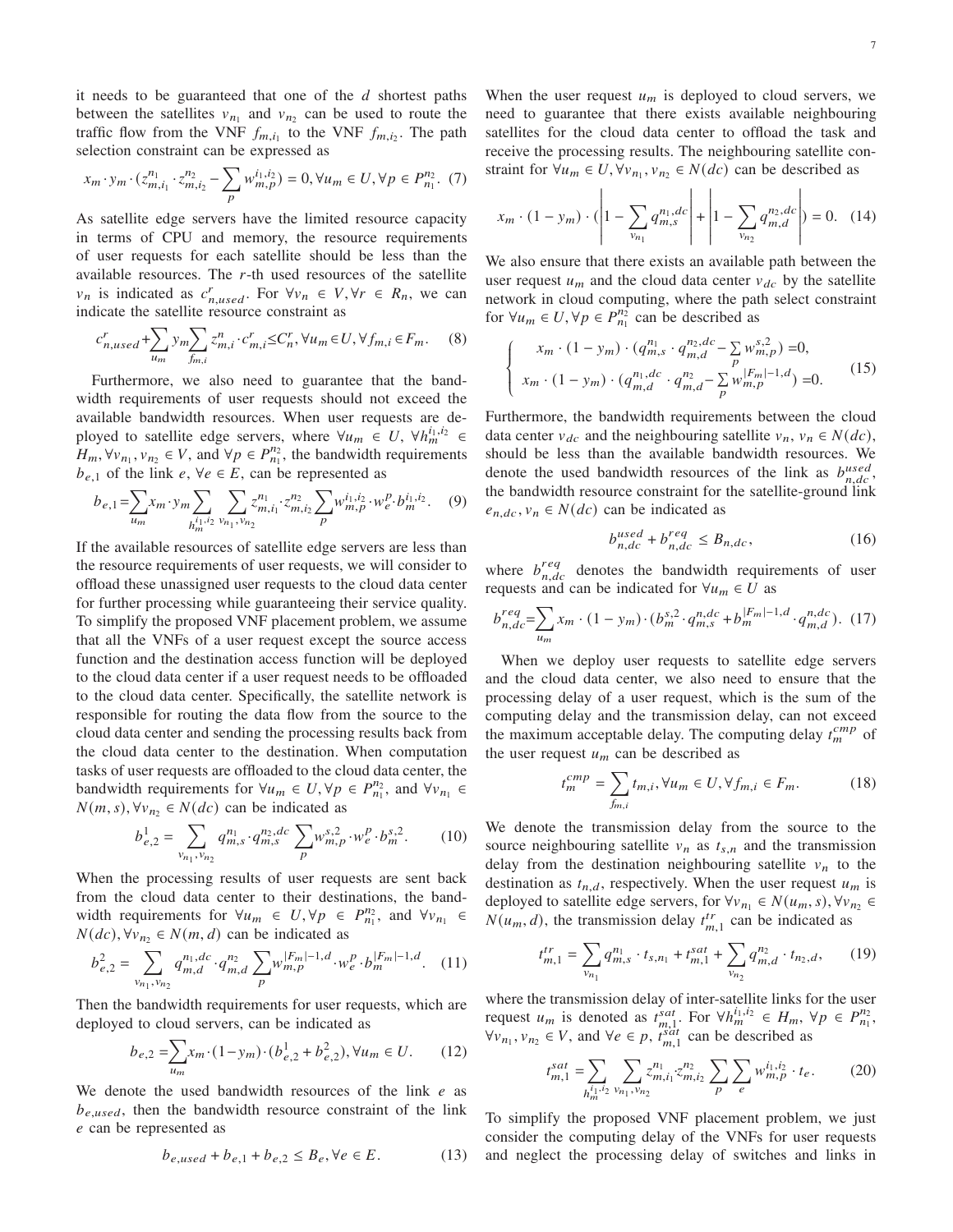the cloud data center. We assume that the transmission delay between the cloud data center and the neighbouring satellite  $v_n$  for computation offloading is  $t_{n,dc}$  and the transmission delay between the cloud data center and the neighbouring satellite  $v_n$  for receiving the processing results is  $t_{dc,n}$ . When the user request  $u_m$  is deployed to the cloud data center  $v_{dc}$ , we indicate the transmission delay  $t_{m}^{tr,1}$  $\frac{dr,1}{m,2}$  from the source to the cloud data center and the transmission delay  $t_{m}^{tr,2}$  $_{m,2}^{tr,2}$  from the cloud data center to the destination as

$$
\begin{cases}\n t_{m,2}^{tr,1} = \sum_{v_{n_1}, v_{n_2}} q_{m,s}^{n_1} \cdot q_{m,s}^{n_2,dc} (t_{s,n_1} + t_{n_2,dc}) + t_{m,2}^{sat,1}, \\
t_{m,2}^{tr,2} = \sum_{v_{n_1}, v_{n_2}} q_{m,d}^{n_1,dc} \cdot q_{m,d}^{n_2} (t_{dc,n_1} + t_{n_2,d}) + t_{m,2}^{sat,2},\n\end{cases} (21)
$$

where  $t_{m}^{sat,1}$  $_{m,2}^{sat,1}$  and  $t_{m,2}^{sat,2}$  $\sum_{m,2}^{sat,2}$  for  $\forall p \in P_{n_1}^{n_2}, \forall e \in p$  are indicated as

 $\int$ 

 $\overline{\mathcal{L}}$  $\overline{\phantom{a}}$ 

$$
t_{m,2}^{sat,1} = \sum_{v_{n_1}, v_{n_2}} q_{m,s}^{n_1} \cdot q_{m,s}^{n_2,dc} \sum_{p} \sum_{e} w_{m,p}^{s,2} \cdot t_e,
$$
  
\n
$$
t_{m,2}^{sat,2} = \sum_{v_{n_1}, v_{n_2}} q_{m,d}^{n_1,dc} \cdot q_{m,d}^{n_2} \sum_{p} \sum_{e} w_{m,p}^{|F_m|-1,d} \cdot t_e,
$$
\n(22)

then the transmission delay  $t_{m,2}^{tr}$  for the user request  $u_m$ , which is deployed to cloud servers, can be indicated as

$$
t_{m,2}^{tr} = t_{m,2}^{tr,1} + t_{m,2}^{tr,2}.
$$
 (23)

The total processing delay constraint of the user request  $u_m$ can be expressed as

<span id="page-7-3"></span>
$$
t_m^{delay} = t_m^{cmp} + y_m \cdot t_{m,1}^{tr} + (1 - y_m) \cdot t_{m,2}^{tr} \le t_m^{max}.
$$
 (24)

In this paper, our optimization goal is to jointly minimize the average satellite network bandwidth usage and the average user end-to-end delay. According to the above discussion, we indicate the average satellite network bandwidth cost  $C_{bw}$  as

<span id="page-7-1"></span>
$$
C_{bw} = \frac{1}{|E|} \sum_{e} (b_{e, used} + b_{e,1} + b_{e,2}), \forall e \in E.
$$
 (25)

We indicate the average user end-to-end delay cost  $C_{user}$  as

<span id="page-7-2"></span>
$$
C_{user} = \frac{1}{\sum_{u_m} x_m} \sum_{u_m} x_m \cdot t_m^{delay}, \forall u_m \in U.
$$
 (26)

For the VNF placement optimization problem in collaborative satellite edge and cloud, we formulate two optimization subproblems of the satellite network bandwidth cost in equation [\(25\)](#page-7-1) and the user end-to-end delay cost in equation [\(26\)](#page-7-2) within the physical network resource and service quality constraints in equations [\(1\)](#page-5-1)-[\(24\)](#page-7-3). We can indicate the satellite network bandwidth cost optimization sub-problem as

<span id="page-7-4"></span>
$$
\min_{s.t.} C_{bw} \tag{27}
$$
\n
$$
s.t. (1) - (24). \tag{27}
$$

We can also indicate the user end-to-end delay cost optimization sub-problem as

<span id="page-7-5"></span>
$$
\min_{s.t.} C_{user} \tag{28}
$$
\n
$$
s.t. (1) - (24).
$$

In order to address the VNF placement problem, which consists of two sub-optimization problems in equations [\(27\)](#page-7-4) and [\(28\)](#page-7-5), we put the user end-to-end optimization problem as the primary optimization objective and the network bandwidth 8

optimization problem as the secondary optimization objective. When we find an optimal solution for the VNF placement problem, we need to firstly ensure the user end-to-end delay minimum and then optimize the network bandwidth cost.

### V. PROPOSED ALGORITHM

<span id="page-7-0"></span>As shown in existing related work [\[17\]](#page-14-8)–[\[19\]](#page-14-10), [\[29\]](#page-14-18), the VNF placement problem is a NP-hard problem, where the classical NP-hard problems, e.g., Quadratic Assignment Problem (QAP) [\[30\]](#page-14-19) and Capacitated Plant Location Problem with Single Source Constraints (CPLPSS) [\[31\]](#page-14-20), can be reduced to the VNF placement problem. Then the optimal solution for the VNF placement problem can only be obtained in small scale problems, but the time for finding the optimal VNF placement solution is unacceptable in large scale problems. Therefore, heuristic algorithms, e.g., DPVC [\[29\]](#page-14-18), Greedy and Simulation Annealing [\[17\]](#page-14-8), Viterbi [\[18\]](#page-14-9), and Genetic Algorithm [\[32\]](#page-14-21), have been widely used for the VNF placement problem to find an approximate solution in a low computational time.

In this section, we propose a distributed VNF placement (D-VNFP) heuristic algorithm to address the VNF placement problem of minimizing the satellite network bandwidth usage and the user end-to-end delay, as the VNF placement problem is NP-hard. For centralized VNF placement algorithms, satellite network resource state and user requests can be collected to a centralized controller for making the VNF placement decisions and then the strategy results will be sent back by satellite networks. For this reason, there is a high processing delay for making the VNF placement decisions in centralized VNF placement algorithms, especially for satellite networks. As a contrast, the proposed D-VNFP algorithm can make the VNF placement decisions for user requests on LEO satellites in a distributed manner and better provide real-time computing services for delay sensitive user requests. Then we analyze the computation complexity of the proposed D-VNFP algorithm.

# *A. Distributed VNF Placement Algorithm*

For the proposed D-VNFP algorithm, we consider that the satellite  $v_n$  hosts the agent  $a_n$ , which has the characteristics of environment-aware, autonomy, and social behavior, neighbouring satellites of user requests and the cloud data center serve as their neighbouring agents. The agents can share the network state by a message synchronization mechanism, make their own VNF placement decisions in a self-interested way, and perform user requests in a collaborative way [\[33\]](#page-14-22). To better describe the proposed D-VNFP algorithm, we provide the following characteristics of the agents [\[10\]](#page-14-1).

- *Environment-aware:* Each agent can obtain the current satellite network state including network topology and available network resources by a message synchronization mechanism. When user requests are to arrive in the next time slot, their neighbouring agents can also obtain the information concerning new user requests. Besides, the agents can acquire the VNF placement strategies of user requests by communicating with each other.
- *Autonomy:* Each agent can make the own VNF placement decisions independently for user requests according to the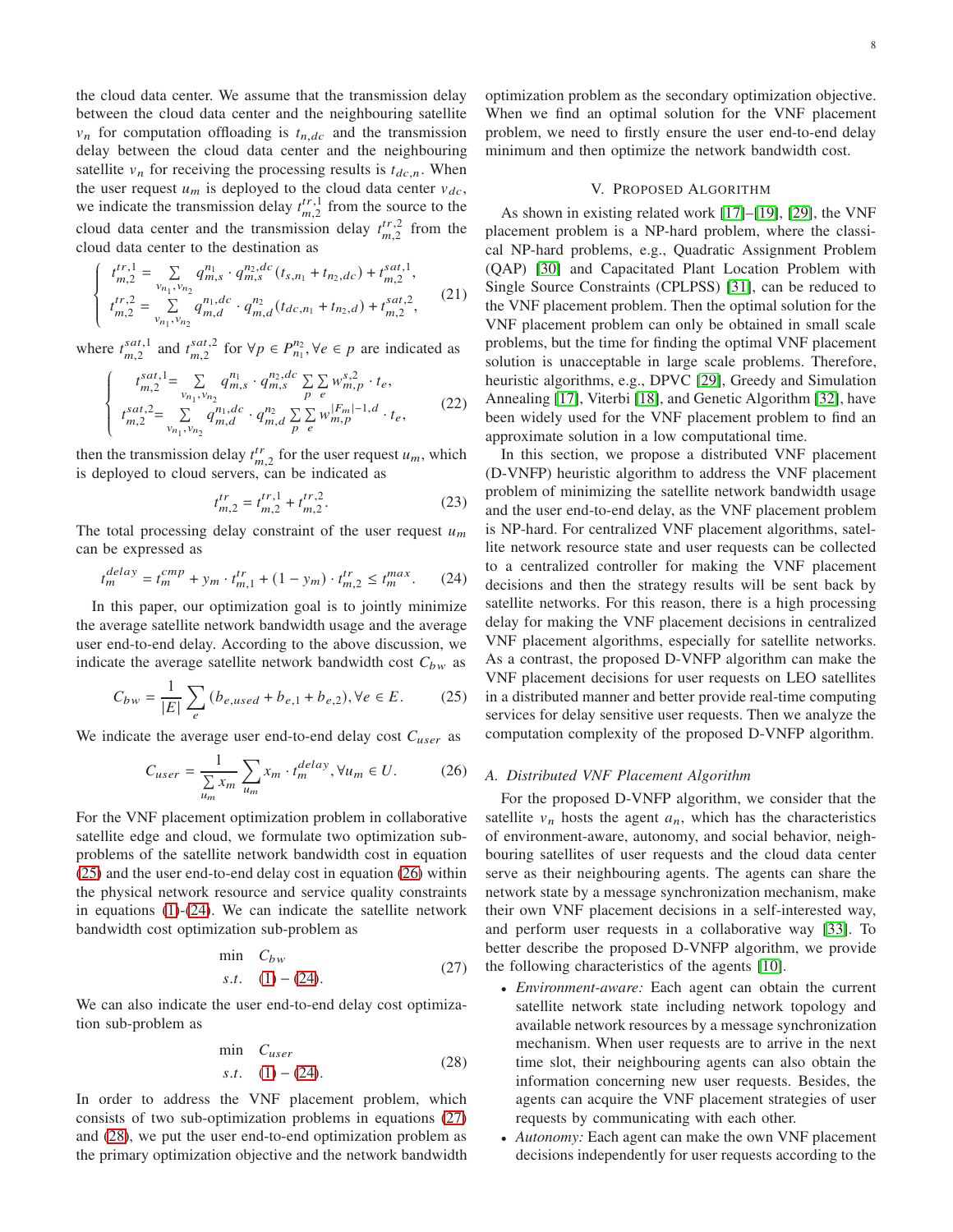

Fig. 4. Procedure of the proposed D-VNFP algorithm.

<span id="page-8-0"></span>current satellite network resource state. Furthermore, each agent can autonomously realize its resource management, data forwarding, and service function running depending on the VNF placement strategy.

• *Social behavior:* Each agent can interact with other agents to obtain the satellite network state and the VNF placement strategy. When the neighbouring agent makes the VNF placement decision for a user request, its multiple neighbouring agents can share the VNF placement strategy. In addition, when a user request is deployed to multiple agents, these related agents can perform the user request in a collaborative way.

The procedure of the proposed D-VNFP algorithm includes two parts of strategy decision and service deployment. For the strategy decision, each agent firstly updates the local information about the current satellite network state by a message synchronization mechanism. When a new user request is to arrive, the access information will be randomly sent to one of the source neighbouring agents. The source neighbouring agent can make the VNF placement decision by the proposed D-VNFP algorithm, which jointly minimizes the network bandwidth usage and the user end-to-end delay. When a user request has multiple neighbouring agents, these neighbouring agents can share the VNF placement strategy with each other. It should be noted that the neighbouring agent, which makes the VNF placement decision, may be not the agent to steer the data produced by the user request.

For the service deployment, a user request usually needs multiple agents to execute in a collaborative way, that is, the VNF placement strategy for a user request may include multiple agents. Therefore, the neighbouring agent with the optimal VNF placement strategy needs to share the VNF placement strategy with other related agents. Based on the VNF placement strategy, we can place the VNFs to the corresponding agents, respectively, and build the service chaining. Each agent is responsible for running service functions and forwarding data independently, all related agents can collaborate to accomplish the user request. When a user request is end, we will break the service chaining and release the used resources, e.g., network bandwidth, CPU, and memory, to be available for new user requests in the next time slot.

Furthermore, the VNF placement decisions for all user requests are made on different agents concurrently and thus the agents does not know the VNF placement strategies with each other. As a result, there are potential resource conflicts, which will cause the resource requirements of user requests to exceed the available resources of the satellite network, for these VNF placement strategies of user requests. In order to address the potential resource conflict problem, we use a resource competition mechanism based on a first-comefirst-serve procedure in the proposed D-VNFP algorithm, where each agent can give priority to providing the available resources for the VNF placement strategies that come first. When the required resources of user requests are greater than the agent available resources, then their neighbouring agents will update the local network resource state and perform the proposed D-VNFP algorithm again to find new approximate VNF placement strategies.

Fig. [4](#page-8-0) illustrates an example of the proposed D-VNFP algorithm. There are 12 satellite agents, e.g.,  $a_1, a_2, \dots, a_{12}$ , and each agent can directly communicate with four adjacent agents in the same orbital plane and adjacent one. Three user requests  $u_1$ ,  $u_2$ , and  $u_3$  are in coverage of the agent  $a_4$ , the agents  $a_5$  and  $a_6$ , and the agent  $a_{12}$ , respectively. We assume that each user request includes the source access function, the destination access function, and two other service functions, and the user request  $u_m$ ,  $m = 1, 2, 3$ , can be represented as  ${f_{m,s}, f_{m,2}, f_{m,3}, f_{m,d}}$ . For the user request  $u_1$ , the neighbouring agent  $a_4$  firstly updates the local network resource state and obtains the user request information. Then the agent  $a_4$  makes the VNF placement decision  $z_1$ , where the VNFs  $f_{1,2}$  and  $f_{1,3}$  are deployed on the agent  $a_3$  and the routing path is  $s_1 \to a_4(f_{1,s}) \to a_3(f_{1,2}, f_{1,3}) \to a_4(f_{1,d}) \to d_1.$ For the service deployment, the agents  $a_4$  and  $a_3$  can share the VNF placement strategy by interacting with each other, and the agent  $a_3$  will try to provide the available resources for the two VNFs  $f_{1,2}$  and  $f_{1,3}$  by the resource competition mechanism on the first-come-first-serve basis. If the agent  $a_3$  can provide sufficient available resources for the user request  $u_1$ , then we can build the service chaining and provide computing service for the user request  $u_1$  in a collaborative way. One of the neighbouring agents  $a_5$  and  $a_{10}$  makes the VNF placement decision  $z_2$  for the user request  $u_2$  as  $s_2 \to a_{10}(f_{2,s}) \to a_{11}(f_{2,2}, f_{2,3}) \to a_{10}(f_{2,d}) \to d_2$ , and the neighbouring agent  $a_{12}$  makes the VNF placement strategy decision  $z_3$  for the user request  $u_3$  as  $s_3 \rightarrow a_{12}(f_{3,s}) \rightarrow a_{12}(f_{3,s})$  $a_{11}(f_{3,2}, f_{3,3}) \rightarrow a_{12}(f_{3,d}) \rightarrow d_3$ . However, there exists the resource conflict for the two VNF placement strategies  $z_2$  and  $z_3$  as the required resources for the agent  $a_{11}$  are more than the available resources. The agent  $a_{11}$  will provide the available resources for the user request  $u_3$  that comes first, which can lead to the deployment failure of the strategy  $z_2$ . Then the neighbouring agent of the user request  $u_2$  will update the local network resource state and make the new VNF placement decision  $z'_{2}$  as  $s_{2} \rightarrow a_{5}(f_{2,s}) \rightarrow a_{6}(f_{2,2}) \rightarrow a_{2}(f_{2,3}) \rightarrow$  $a_6 \rightarrow a_5(f_{2,d}) \rightarrow d_2$ , where we deploy the VNF  $f_{2,2}$  on the agent  $a_6$  and the VNF  $f_{2,3}$  on the agent  $a_2$ , respectively. In this instance, the user request  $u_2$  can be accomplished by the three agents  $a_5$ ,  $a_6$ , and  $a_2$ , the user request  $u_3$  can be accomplished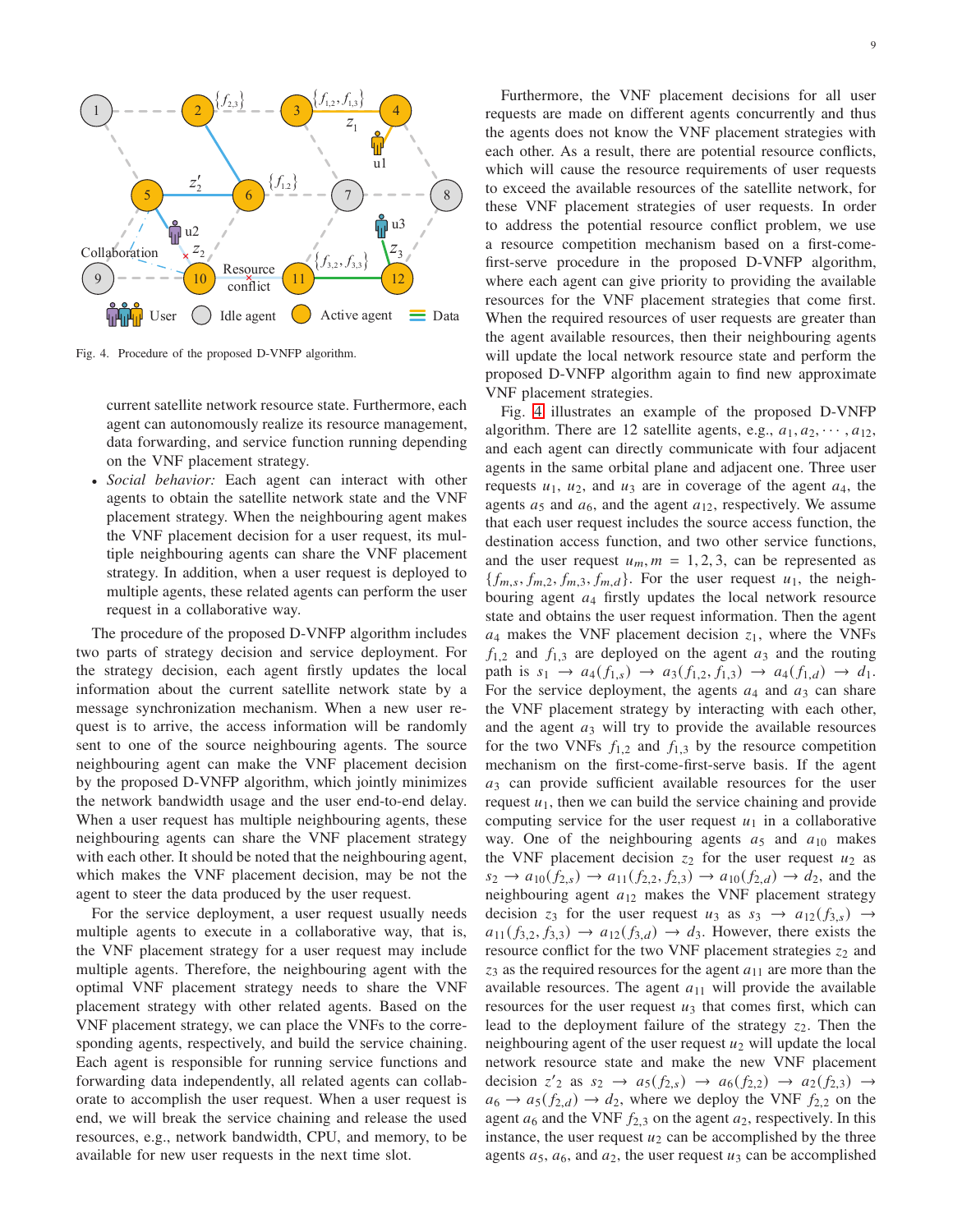### <span id="page-9-0"></span>Algorithm 1 Proposed Distributed VNF Placement Algorithm.

**Input:** User requests  $U$ ; Output:  $z^* = [z_1^*, z_2^*, \cdots, z_M^*];$ 1: **Initialize:**  $U_{next} = \emptyset$ ,  $\forall u_m \in U$ ,  $z_m = z_m^* = \emptyset$ ;

2: while  $U! = \emptyset$  do

- 3: All the agents share the current network resource state by a message synchronization mechanism.
- 4: for  $\forall u_m \in U$  in parallel do
- 5: Search a feasible VNF placement strategy  $z_m$  by the *Viterbi* algorithm in satellite edge computing;
- 6: if  $z_m == \emptyset$  then
- 7: Search a feasible VNF placement strategy  $z_m$  by the *Path Selection* algorithm in cloud computing;
- 8: end if

```
9: end for
```
10: for  $\forall u_m \in U$  in parallel do

11: **if**  $z_m! = \emptyset$  then

| 12: | <b>if</b> there is no resource conflict <b>then</b>             |
|-----|-----------------------------------------------------------------|
| 13: | Deploy the user request $u_m$ by the strategy $z_m$             |
|     | and update the network resource state;                          |
| 14: | $z_m^* \leftarrow z_m;$                                         |
| 15: | else                                                            |
| 16: | Initialize the strategy $z_m = \emptyset$ ;                     |
| 17: | $U_{next} = U_{next} \cup \{u_m\};$                             |
| 18: | end if                                                          |
| 19: | end if                                                          |
|     | $20:$ end for                                                   |
|     | 21: $U \leftarrow U_{next}$ and then $U_{next} = \varnothing$ ; |
|     | $22:$ end while                                                 |
|     | 23: return $z^*$ ;                                              |

by the two agents  $a_{11}$  and  $a_{12}$  in a collaborative way.

The proposed D-VNFP algorithm is shown in Algorithm [1.](#page-9-0) At the beginning, all the agents should share the current network resource state by a message synchronization mechanism. Then the source neighbouring agents for user requests will search their approximate VNF placement strategies by the *Viterbi* algorithm in satellite edge computing and by the *Path Selection* algorithm in cloud computing in parallel, where the *Viterbi* and *Path Selection* algorithms will be described in detail later. In the proposed D-VNFP algorithm, we give priority to deploying user requests on satellite edge computing by the *Viterbi* algorithm for reducing the user end-to-end delay. If the available resources on satellite edge servers are insufficient, then we will consider to deploy user requests to cloud servers by the *Path Selection* algorithm. For the service deployment, the VNF placement strategies for user requests can be executed on the agents simultaneously. When there exists resource conflict for the user request  $u_m$ , we will initialize the strategy as  $z_m = \emptyset$  and put the user request  $u_m$ into the list  $U_{next}$ , which is initialized as  $U_{next} = \emptyset$ . When there is no resource conflict for the user request  $u_m$ , then we can deploy the user request  $u_m$  to satellite edge and cloud by the strategy  $z_m^* = z_m$  and update the network state. After all user requests are deployed, we will reconsider the set of user requests as  $U \leftarrow U_{next}$  and perform the proposed D- VNFP algorithm again. When none of user requests needs to be deployed in satellite edge and cloud computing, that is,  $U = \emptyset$ , the iteration will terminate. When edge and cloud servers have insufficient resources for deploying user requests, these user requests will be performed locally.

For the VNF placement problem in satellite edge computing, the *Viterbi* algorithm [\[16\]](#page-14-7), [\[18\]](#page-14-9), is used to jointly minimize the satellite network bandwidth usage and the user end-to-end delay, where the *Viterbi* algorithm is a heuristic optimization algorithm and can find a near-optimal solution in a relatively shorter time. In order to optimize the network bandwidth cost while guaranteeing the minimum user end-to-end delay, one of the source neighbouring agents for a user request firstly obtains the  $d$  shortest paths between the source and the destination. To be more specific, one source neighbouring agent of the user request  $u_m$  can be randomly considered as the decision-making node to calculate the path end-to-end delay by traversing the source and destination neighbouring agents. The total number of traversed paths for the user request  $u_m$  is indicated as  $N(u_m, s) \cdot N(u_m, d) \cdot d$  and the d shortest paths will remain to be the candidate paths for further processing. We assume that the number of paths remaining for the source neighbouring agent  $a_n$  of the user request  $u_m$  is represented as  $P_{s_m,a_n}^{d_m}$ , then  $\bigcup_{a_n} P_{s_m,a_n}^{d_n} = P_{s_n}^{d_n}$ ,  $a_n \in N(u_m, s)$ . We sort the remaining paths  $P_{s_m}^{d_m}$  by delay cost in ascending order. The source neighbouring agent can traverse the remaining paths from low delay to high delay and then deploy the VNFs by the *Viterbi* algorithm to optimize the network bandwidth cost.

For the *Viterbi* algorithm, each deployment strategy of the VNF is considered as a possible state  $\varphi$  and all possible states for the same VNF make up the state set  $\Omega$  of the VNF in a stage. The edge between different states from adjacent stages represents the network bandwidth cost, and the cumulative bandwidth cost  $c_{bw}^m$  for the VNF placement strategy is saved in the state node. The number of stages for a user request is equal to the number of the VNFs. After all the VNFs are deployed, the final cumulative network bandwidth costs can be found in the last destination state nodes, where the most likely path with the minimum bandwidth cost can be considered as the optimal VNF placement strategy. Note that the *Viterbi* algorithm is performed under the multiple physical constraints as shown in the equations [\(1\)](#page-5-1)-[\(24\)](#page-7-3). Furthermore, To reduce the computational complexity of the *Viterbi* algorithm, we remain the  $B$  optimal possible states of each stage to participate in the VNF placement decisions of the next stage. When the source neighbouring agent finds the first VNF placement strategy  $z_m$  with the minimum bandwidth and delay costs, the search procedure for the user request  $u_m$  will terminate. The procedure of the *Viterbi* algorithm is shown in Algorithm [2.](#page-10-0)

For the VNF placement problem in remote cloud computing, we assume that all the VNFs except the source access function and the destination access function for a user request will be deployed to cloud servers and the processing delay of switches and links in the cloud data center is not considered. The satellite network is just responsible for routing original data from the source to the cloud data center and returning the processing results from the cloud data center to the destination. In this scenario, our aim is to find the best available paths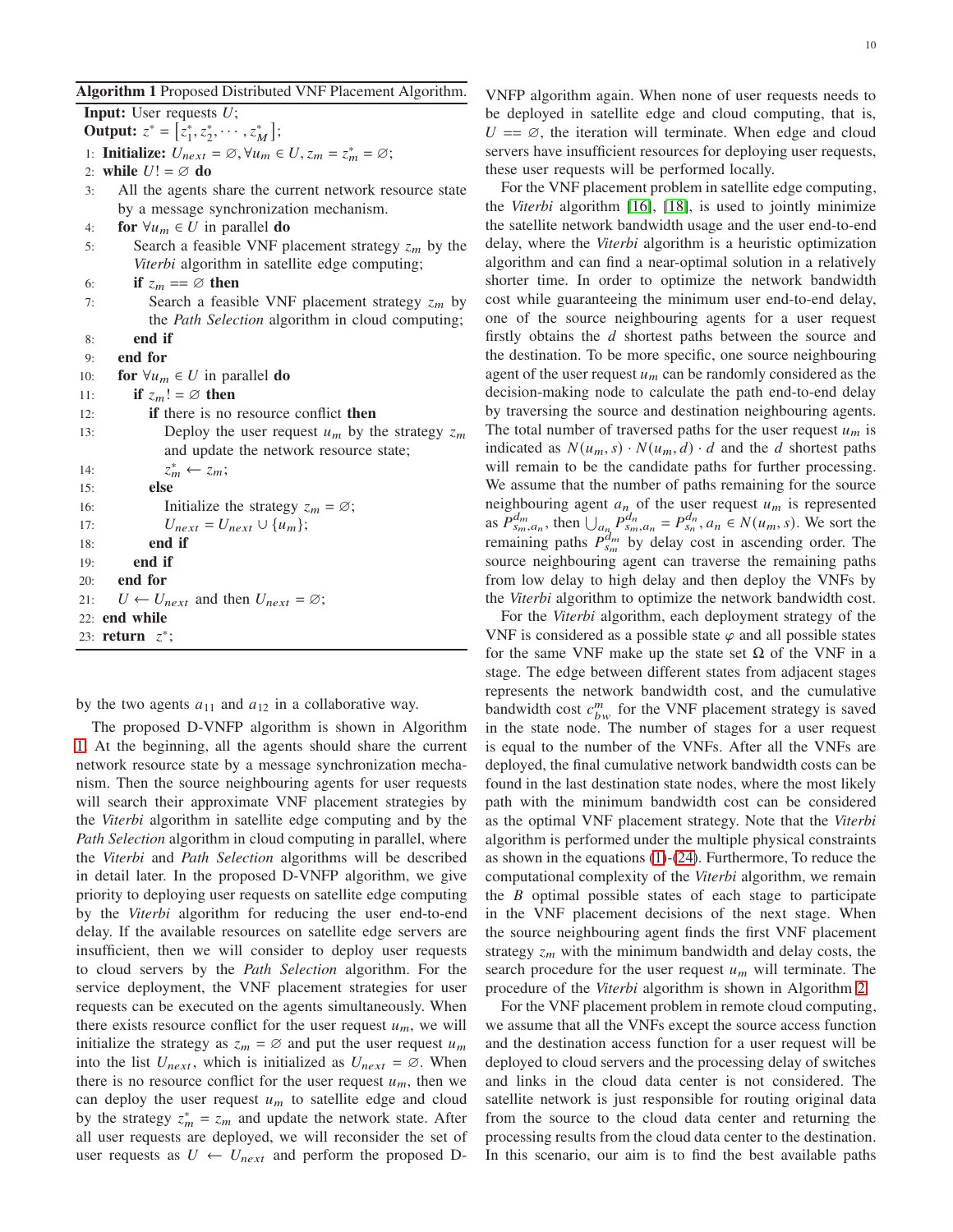### 11

### <span id="page-10-0"></span>Algorithm 2 Viterbi Algorithm.

Input:  $u_m$ ;

Output:  $z_m$ ;

- 1: **Initialize:**  $z_m = \emptyset$ ,  $\forall a_n \in N(u_m, s)$ ,  $z_m(n) = \emptyset$ ;
- 2: Obtain the paths  $P_{s_m,a_n}^{d_m}, a_n \in N(u_m, s);$
- 3: Sort all the paths by end-to-end delay in ascending order;

4: for each  $p \in P_{s_m}^{d_m}$  do

| 5:  | <b>if</b> the delay constraint is not satisfied <b>then</b> |
|-----|-------------------------------------------------------------|
| 6:  | Continue:                                                   |
| 7:  | end if                                                      |
| 8:  | Sort the VNFs except $f_{m,s}$ by topology as $\Gamma_m$ ;  |
| 9:  | $\Omega = {\varphi_{m,s}};$                                 |
| 10: | for each $f_{m,i} \in \Gamma_m$ do                          |
| 11: | $\Omega' = \varnothing;$                                    |
| 12: | for each $\varphi \in \Omega$ do                            |
| 13: | Update the current network resource state by $\varphi$ ;    |
| 14: | List the candidate edge servers $V_{m,i}^p$ ;               |
| 15: | for each $v_n \in V_{m,i}^p$ do                             |
| 16: | Calculate the required resources;                           |
| 17: | if the required resources are satisfied then                |
| 18: | Obtain the bandwidth cost $c_{hw}^m$ and the VNF            |
|     | deployment strategy $\varphi'$ ;                            |
| 19: | $\Omega' = \Omega' \cup {\varphi, \varphi'};$               |
| 20: | end if                                                      |
| 21: | end for                                                     |
| 22: | end for                                                     |
| 23: | Sort $\Omega'$ by bandwidth cost in ascending order;        |
| 24: | $\Omega \leftarrow \Omega'[:B];$                            |
| 25: | end for                                                     |
| 26: | if $\Omega! = \emptyset$ then                               |
| 27: | Obtain the optimal strategy $z_m$ and break;                |
| 28: | end if                                                      |
|     | $29:$ end for                                               |
|     | 30: return $z_m$ ;                                          |

between the source and the cloud data center and the cloud data center and the destination, respectively. Then we will route the data flow produced by a user request to the cloud data center for further processing and the processing results will be sent back to the destination by the satellite network.

In this paper, we use the *Path Selection* algorithm to find the optimal available path with the minimum end-toend delay cost for a user request. The procedure of the *Path Selection* algorithm is shown in Algorithm [3.](#page-10-1) For the user request  $u_m$ , initially, we consider the neighbouring agents  $N(u_m, s)$  of the source as the access points and calculate the path end-to-end delay from the source to the cloud data center by traversing the neighbouring agents of the cloud data center, respectively. Then we can obtain  $N(u_m, s) \cdot N(dc) \cdot d$ paths between the source and the cloud data center and sort all the paths by end-to-end delay in ascending order to select the  $d$  shortest paths. We indicate the remaining paths for the source neighbouring agent  $a_n$  as  $P_{s_m,a_n}^{dc}$  and then  $\bigcup_{a_n} P_{s_m, a_n}^{dc} = P_{s_n}^{dc}, a_n \in N(u_m, s)$ . Similarly, we can obtain the  $d$  shortest paths between the cloud data center and the

# <span id="page-10-1"></span>Algorithm 3 Path Selection Algorithm.

Input:  $u_m$ ;

Output:  $z_m$ ;

- 1: **Initialize:**  $z_{s_m}^{dc} = z_{dc}^{d_m} = \varnothing$ ;
- 2: Obtain  $P_{s_m, a_n}^{dc}$ ,  $a_n \in N(u_m, s)$ ,  $P_{dc, a_n}^{dm}$ ,  $a_n \in N(dc)$ ;

3: Sort all the paths by end-to-end delay in ascending order;

- 4: for each  $p \in P_{s_m}^{dc}$  do
- 5: Calculate the bandwidth and service requirements;
- 6: if the required constraints are satisfied then
- 7: Obtain the optimal path strategy  $z_{s_m}^{dc}$  and break;
- 8: end if

```
9: end for
```
10: **for** each  $p \in P_{dc}^{d_m}$  **do** 

11: Calculate the bandwidth and service requirements;

- 12: if the required constraints are satisfied then
- 13: Obtain the optimal path strategy  $z_{dc}^{d_m}$  and break;
- 14: end if
- 15: end for
- 16: if  $z_{s_m}^{dc}! = \varnothing$  and  $z_{dc}^{d_m}! = \varnothing$  then

17: 
$$
z_m = \{z_{s_m}^{dc}, z_{dc}^{d_m}\};
$$

- 18: end if
- 19: return  $z_m$ ;

destination and indicate the remaining paths for the neighbouring agent  $a_n$  of the cloud data center as  $P_{dc}^{dm}$  $\frac{a_m}{dc}$ , where  $\bigcup_{a_n} P_{dc}^{d_m}$  $\frac{d_m}{dc}$ ,  $P_{dc}^{dm}$ ,  $a_n \in N(dc)$ . The source neighbouring agent can traverse the paths  $P_{s_m}^{dc}$  from low delay to high delay and calculate the network bandwidth and service requirements. If the bandwidth and service requirements are satisfied, we can consider the current path as the optimal path strategy  $z_{s_m}^{dc}$ and break the search procedure. For the neighbouring agents of the cloud data center, similar to the procedure of finding the optimal path strategy for the source neighbouring agents, we can obtain the optimal path strategy  $z_{dc}^{d_m}$ . If  $z_{s_m}^{dc}$  =  $\varnothing$ and  $z_{dc}^{d_m}$ ! =  $\varnothing$ , the optimal VNF placement strategy can be indicated as  $z_m = \{z_{s_m}^{dc}, z_{dc}^{dm}\}.$ 

By using the proposed D-VNFP algorithm to address the VNF placement problem in equations [\(27\)](#page-7-4) and [\(28\)](#page-7-5), we improve the network bandwidth cost and the user end-to-end delay compared with the Greedy and Viterbi algorithms.

# *B. Algorithm Complexity*

For the proposed D-VNFP algorithm, we assume that  $M$ user requests need to be provided computing services in a time slot. In the worst case, only one user request is successfully deployed to satellite edge and cloud in each iteration because of resource competition. Thus, the procedure of VNF placement for user requests should be run for  $\frac{M(M+1)}{2}$  times. The computation complexity of the *Viterbi* and *Path selection* algorithms can be indicated as  $O(dBNF)$  and  $O(d)$ , where we indicate the maximum number of VNFs for a user request as  $F$ . Therefore, we can obtain the computation complexity of the proposed D-VNFP algorithm to be  $O(M^2dBNF)$ . However, the computation complexity of the two baseline algorithms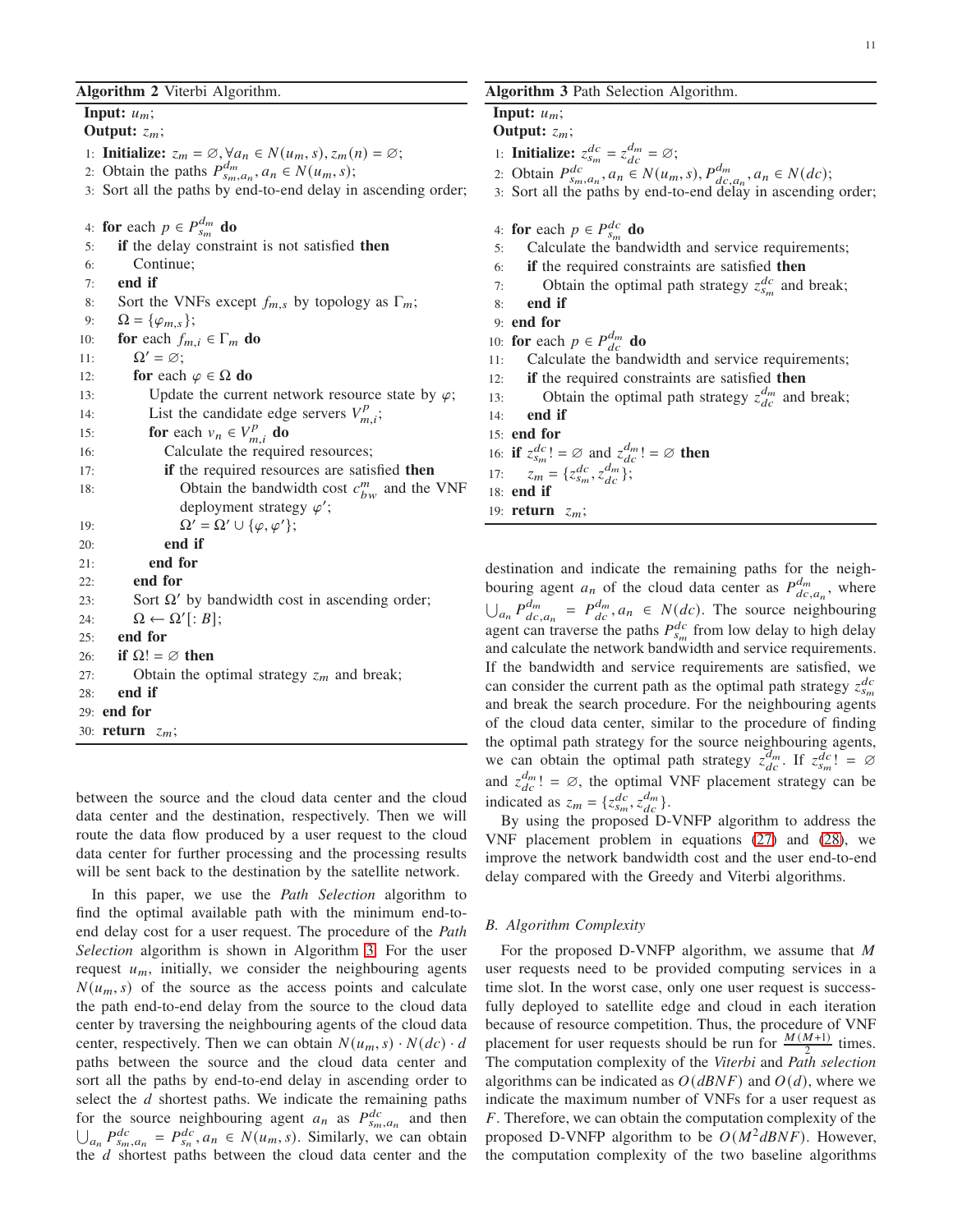<span id="page-11-1"></span>

| TA DI JP. 11                     |                                  |  |  |  |
|----------------------------------|----------------------------------|--|--|--|
| PARAMETER SETTING                |                                  |  |  |  |
|                                  |                                  |  |  |  |
| Satellite Network [34]           |                                  |  |  |  |
| Number of satellites             | 12                               |  |  |  |
| Inter-satellite link bandwidths  | 1 Gbps                           |  |  |  |
| Inter-satellite link delay       | 7.25 ms, 12.6 ms, 13.4 ms        |  |  |  |
| Satellite-ground link bandwidths | 10 Gbps                          |  |  |  |
| Satellite-ground link delay      | $13.1 \text{ ms}$                |  |  |  |
| Edge server                      | 96 vCPUs, 112 GB memory          |  |  |  |
| <b>User Requests</b>             |                                  |  |  |  |
| Number of VNFs                   | Truncated power-law distribution |  |  |  |
| Required resources per VNF       | $[1,2]$ vCPUs, $[2,4]$ GB memory |  |  |  |
| Required bandwidths per edge     | $[1,5]$ Mbps                     |  |  |  |
| Computing time per VNF           | $[20,30]$ ms                     |  |  |  |
| Running period per user request  | Exponent distribution            |  |  |  |
| Number of user requests          | Poisson distribution             |  |  |  |

TABLE II

of Viterbi and Greedy can be indicated as  $O(MdBNF)$  and  $O(MdNF)$ . The main difference between the proposed D-VNFP algorithm and the two baseline algorithms is that the proposed D-VNFP algorithm is a distributed algorithm and without a centralized controller, but the two baseline algorithms are centralized algorithms and a centralized controller is necessary to obtain the network state and the information about user requests.

# VI. PERFORMANCE EVALUATION

<span id="page-11-0"></span>For the VNF placement problem in satellite edge and cloud computing, we make the experiments to evaluate the performance of the proposed D-VNFP algorithm in static and dynamic environments, respectively. Two existing centralized optimization algorithms, i.e., Greedy [\[17\]](#page-14-8) and Viterbi [\[18\]](#page-14-9), are considered as the baseline algorithms, which are used to address the VNF placement problem. For Greedy, we traverse the d shortest paths between the source and the destination by end-to-end delay in ascending order and also deploy the VNFs for a user request by a greedy way. The Viterbi-only procedure, as shown in Algorithm [2,](#page-10-0) is considered as the other baseline algorithm. As shown in the simulation results, the proposed D-VNFP algorithm outperforms the two baseline algorithms of Greedy and Viterbi.

### *A. Simulation Setup*

A satellite network with  $N = 12$  LEO satellites is used in our simulation experiments, where there are 3 orbital planes and each orbital plane has 4 LEO satellites. For each satellite, the altitude is 780 km, the available resources include 96 vCPUs and 112 GB memory, and the number of inter-satellite links is 4. We assume that the delay time of the inter-satellite link for the same orbital plane is 7.25 ms and 12.6 ms, respectively, for the adjacent orbital planes is 13.4 ms, and for the satelliteground link is 13.1 ms [\[34\]](#page-14-23). The bandwidth capacity of each inter-satellite link is 1 Gbps. We assume that the cloud data center is in the coverage of the satellites  $v_6$  and  $v_7$ , where there are sufficient CPU and memory resources and the satelliteground link bandwidth capacity is 10 Gbps.

For a user request, we assume the number of the VNFs follows a truncated power-law distribution, where the exponent is 2, the minimum value is 2 and the maximum value is 7,

<span id="page-11-3"></span>

<span id="page-11-4"></span><span id="page-11-2"></span>Fig. 5. Performance comparison for D-VNFP, Greedy, and Viterbi.

respectively [\[35\]](#page-14-24). The resource requirements for each VNF are randomly generated from  $[1, 2]$  vCPUs and  $[2, 4]$  GB memory, and the computing time for each VNF is [20, 30] ms. The bandwidth requirements for each edge between the neighbouring VNFs are [1, 5] Mbps. The source and the destination are randomly generated in the coverage of satellites. We also assume that the maximum acceptable delay time for each user request can guarantee that user requests can be offloaded to the cloud data center for further processing. In dynamic environment, the running time of each user request follows the Exponent distribution with  $\lambda_E = 3$  and the number of user requests per time slot follows the Poisson distribution. The main simulation parameters are summarized in Table [II.](#page-11-1) According to the parameter evaluation results in [\[16\]](#page-14-7), we set the number of the shortest paths between two satellites as  $d = 8$  and the search width of the Viterbi algorithm as  $B = 4$ .

### *B. Performance Comparison with the Baseline Algorithms*

Based on the above simulation parameters, we conduct the following experiments to evaluate the performance of the proposed D-VNFP algorithm by comparing with the two baseline algorithms of Greedy and Viterbi. The number of user requests for the experiments is set as  $M = \{10, 30, \dots, 590\},\$ where all user requests for each experiment can be deployed to the satellite edge and cloud. Each experiment is run for 30 times and we obtain the average results in terms of network bandwidth and user end-to-end delay.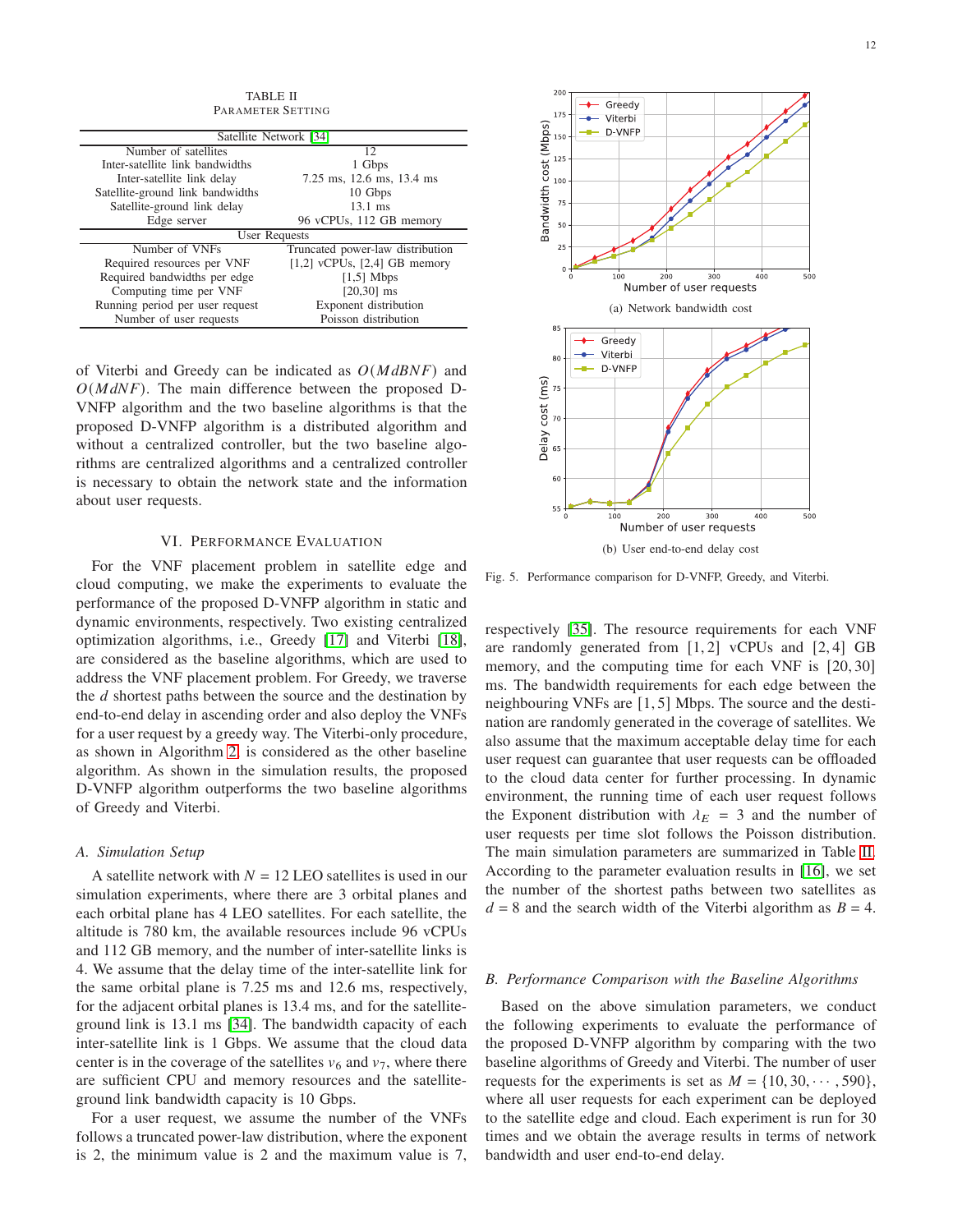<span id="page-12-1"></span>

<span id="page-12-0"></span>Fig. 6. Simulation results for  $\lambda_P = 290$  in dynamic environment.

The simulation results for different number of user requests are shown in Fig. [5.](#page-11-2) Fig. [5\(a\)](#page-11-3) illustrates the average network bandwidth costs for different user requests. We can observe that the proposed D-VNFP algorithm outperforms the Greedy algorithm for all cases. When the number of user requests is small, e.g.,  $M = 70$ , 90, and 110, the proposed D-VNFP algorithm performs similar to the Viterbi algorithm. As the number of user requests increases, the performance of the proposed D-VNFP algorithm is better than that of the Viterbi algorithm. In the case of  $M = 110$ , the bandwidth costs for D-VNFP, Greedy, and Viterbi are 19.10 Mbps, 27.99 Mbps, and 18.98 Mbps, respectively, the average bandwidth cost obtained by the proposed D-VNFP algorithm reduces by 31.75% for Greedy. For  $M = 290$ , the average bandwidth cost obtained by the proposed D-VNFP algorithm reduces by 27.38% for Greedy and 18.43% for Viterbi, respectively. For all cases, the proposed D-VNFP algorithm can reduce the average bandwidth cost by 21.14% for Greedy and 13.51% for Viterbi, respectively.

Fig. [5\(b\)](#page-11-4) describes the user end-to-end delay costs for different user requests. We can observe that the performance of the proposed D-VNFP algorithm is very close to that of Greedy and Viterbi for the small number of user requests, e.g.,  $M = 70, 90,$  and 110. As the number of user requests increases, the proposed D-VNFP algorithm outperforms Greedy and Viterbi, where the performance of the Viterbi algorithm is slightly better than that of the Greedy algorithm. That is due to the fact that the satellites can provide sufficient available computing resources for user requests with small  $M$ , but the available resources of satellites will be less than the resource requirements of user requests as  $M$  increases and then the user requests will be deployed to the remote cloud data center, which can lead to the high network transmission delay. For  $M = 290$ , the user end-to-end delay costs for D-VNFP, Greedy, and Viterbi are 72.34 ms, 77.98 ms, and 77.16 ms, respectively. The user end-to-end delay obtained by the proposed D-VNFP algorithm reduces by 7.23% for Greedy and 6.24% for Viterbi. On average, the proposed D-VNFP algorithm can improve the performance of the user end-to-end delay by 4.38% for Greedy and 3.80% for Viterbi, respectively.

### *C. VNF placement in Dynamic Environment*

To evaluate the on-line performance of the proposed D-VNFP algorithm for deploying user requests, we conduct the <span id="page-12-3"></span><span id="page-12-2"></span>following experiments in dynamic environment. We assume that the number of user requests to come in a time slot follows the Poisson distribution with  $\lambda_P = \{10, 30, \dots, 310\}$  and the number of time slots for each experiment is 50. We run each experiment for 30 times and obtain the average results.

For an example of  $\lambda_P = 290$ , the simulation results for different time slots are shown in Fig. [6.](#page-12-0) Fig. [6\(a\)](#page-12-1) depicts the network bandwidth costs for deploying the user requests over different time slots. We can observe that the proposed D-VNFP algorithm performs better than the two baseline algorithms of Greedy and Viterbi for all time slots. The performance improvement of the proposed D-VNFP algorithm for Greedy and Vertbi is 4.78% and 3.26%, respectively. Fig. [6\(b\)](#page-12-2) describes the user end-to-end delay costs for deploying the user requests over different time slots. We can observe that the performance of the proposed D-VNFP algorithm is better than that of Greedy and Viterbi. The user end-to-end delay obtained by the proposed D-VNFP algorithm reduces by 2.54% for Greedy and 2.24% for Viterbi, respectively. Fig. [6\(c\)](#page-12-3) illustrates the percentages of allocated user requests over different time slots. As the number of user requests deployed to the satellite edge and cloud increases, the satellite network can not meet the resource requirements of new user requests, e.g., CPU, memory, and bandwidth. For this reason, some user requests may fail to deploy to the satellite edge and cloud and the percentages of allocated user requests will decrease. However, the proposed D-VNFP algorithm also outperforms the two baseline algorithms of Greedy and Viterbi. The performance improvement of the proposed D-VNFP algorithm is 4.19% for Greedy and 3.29% for Viterbi, respectively.

In addition, to further demonstrate the effectiveness of the proposed D-VNFP algorithm, we provide the average simulation results for different user requests in dynamic environment, as shown in Fig. [7.](#page-13-9) Fig. [7\(a\)](#page-13-10) describes the average network bandwidth costs for different user requests in dynamic environment. We can observe that the proposed D-VNFP algorithm outperforms the two baseline algorithms of Greedy and Viterbi for all cases, where the Greedy algorithm has the worst performance and is followed by the Viterbi algorithm. In the case of  $\lambda_P = 90$ , the network bandwidth costs for D-VNFP, Greedy, and Viterbi are 121.05 Mbps, 151.11 Mbps, and 140.54 Mbps, respectively. The performance improvement of the proposed D-VNFP algorithm is 19.89% for Greedy and 13.86% for Viterbi. On average, the network bandwidth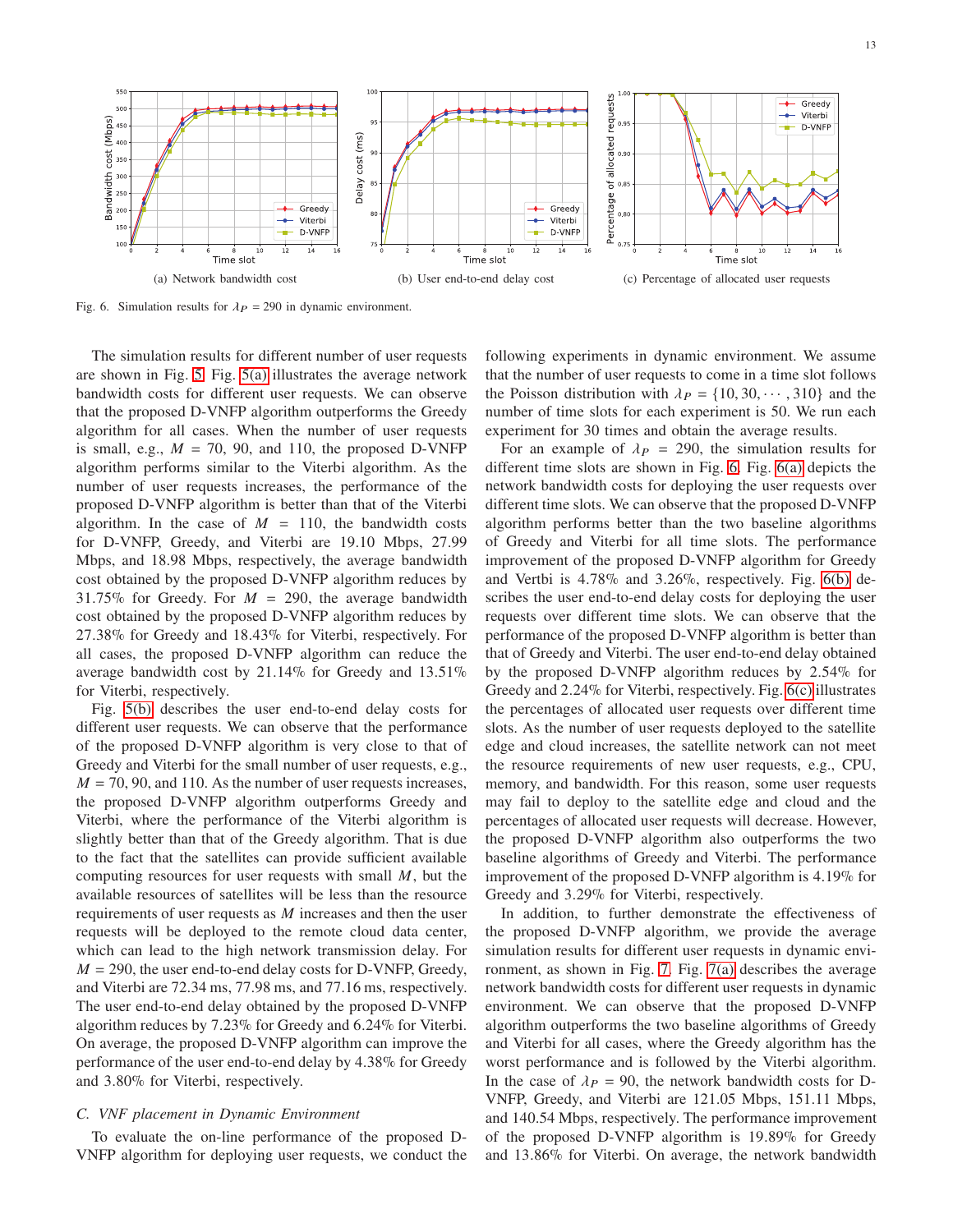<span id="page-13-10"></span>

<span id="page-13-9"></span>Fig. 7. Simulation results for different number of user requests in dynamic environment.

cost obtained by the proposed D-VNFP algorithm reduces by 9.12% for Greedy and 5.87% for Viterbi, respectively. Fig. [7\(b\)](#page-13-11) illustrates the average user end-to-end delay costs for different user requests in dynamic environment. It is observed that the proposed D-VNFP algorithm performs better than the two baseline algorithms of Greedy and Viterbi. For an example of  $\lambda_P = 90$ , the user end-to-end delay costs for D-VNFP, Greedy, and Viterbi are 77.92 ms, 82.28 ms, and 81.85 ms, respectively. The user end-to-end delay obtained by the proposed D-VNFP algorithm reduces by 5.30% for Greedy and 4.79% for Viterbi. For all cases, The proposed D-VNFP algorithm reduces the user end-to-end delay by 3.06% for Greedy and 2.70% for Viterbi on average.

Fig. [7\(c\)](#page-13-12) describes the average percentages of allocated user requests in dynamic environment. We can observe that the satellite edge and cloud can provide available computing resources for user requests when the number of user requests is small, and then all user requests can be deployed to the satellite edge and cloud for the proposed D-VNFP algorithm and the two baseline algorithms. As the number of user requests increases, the available computing and bandwidth resources of the satellite network are gradually decreasing. When the required resources of user requests can not be satisfied by the satellite network, the user requests can not be deployed to the satellite edge and cloud. Due to the fact that the performance of the Greedy algorithm is the worst, the percentage of allocated user requests obtained by the Greedy algorithm firstly begins to decline and is followed by the Viterbi algorithm. For an example of  $\lambda_P = 290$ , the percentages of allocated user requests for D-VNFP, Greedy, and Viterbi are 0.87, 0.83, and 0.84, respectively. The performance improvement of the proposed D-VNFP algorithm is 4.19% for Greedy and 3.29% for Viterbi. For all cases, the average percentage of allocated user requests of the proposed D-VNFP algorithm improves by 0.83% for Greedy and 0.62% for Viterbi, respectively.

### VII. CONCLUSION

<span id="page-13-8"></span>In this paper, we investigate the VNF placement problem in collaborative satellite edge and cloud computing with jointly minimizing the satellite network bandwidth usage and the user end-to-end delay, and we formulate the VNF placement problem as an integer non-linear programming problem. As the VNF placement problem is NP-hard, we propose a distributed

<span id="page-13-12"></span><span id="page-13-11"></span>VNF placement algorithm to address the problem. For each user request, we use the *Viterbi* algorithm and the *Path Selection* algorithm to find an approximate VNF placement solution in satellite edge and cloud computing, respectively. All user requests can be deployed to satellite edge and cloud in a distributed manner and we use a resource competition mechanism based on the first-come-first-serve basis to solve the possible resource conflict problem.

To evaluate the performance of the proposed D-VNFP algorithm, we conduct the experiments in static and dynamic environments and compare the performance with two baseline centralized algorithms of Greedy and Viterbi. The simulation results show the proposed D-VNFP algorithm performs better than the two baseline algorithms. Specifically, in static environment, the proposed D-VNFP algorithm improves the network bandwidth cost by 21.14% for Greedy and 13.51% for Viterbi, and reduces the user end-to-end delay cost by 4.38% for Greedy and 3.80% for Viterbi, respectively. In dynamic environment, the proposed D-VNFP algorithm reduces the network bandwidth cost by 9.12% for Greedy and 5.87% for Viterbi, reduces the user end-to-end delay cost by 3.06% for Greedy and 2.70% for Viterbi, and improves the average percentage of allocated user requests by 0.83% for Greedy and 0.62% for Viterbi, respectively.

### **REFERENCES**

- <span id="page-13-0"></span>[1] M. De Sanctis *et al.*, "Satellite communications supporting Internet of Remote Things," *IEEE Internet Things J.*, vol. 3, no. 1, pp. 113–123, 2016.
- <span id="page-13-1"></span>[2] L. Zhen *et al.*, "Energy-efficient random access for LEO satelliteassisted 6G Internet of Remote Things," *IEEE Internet Things J.*, 2020, doi:10.1109/JIOT.2020.3030856.
- <span id="page-13-2"></span>[3] N. Cheng *et al.*, "Space/aerial-assisted computing offloading for IoT applications: A learning-based approach," *IEEE J. Sel. Areas Commun.*, vol. 37, no. 5, pp. 1117–1129, 2019.
- <span id="page-13-7"></span>[4] N. Saeed *et al.*, "Cubesat communications: Recent advances and future challenges," *IEEE Commun. Surveys Tuts.*, vol. 22, no. 3, pp. 1839– 1862, 2020.
- <span id="page-13-3"></span>[5] R. Xie et al., "Satellite-terrestrial integrated edge computing networks: Architecture, challenges, and open issues," *IEEE Network*, vol. 34, no. 3, pp. 224–231, 2020.
- <span id="page-13-4"></span>[6] Z. Zhang *et al.*, "Satellite mobile edge computing: Improving QoS of high-speed satellite-terrestrial networks using edge computing techniques," *IEEE Netw.*, vol. 33, no. 1, pp. 70–76, 2019.
- <span id="page-13-6"></span>[7] F. Xu *et al.*, "Deep reinforcement learning based joint edge resource management in maritime network," *China Commun.*, vol. 17, no. 5, pp. 211–222, 2020.
- <span id="page-13-5"></span>[8] G. Cui *et al.*, "Joint offloading and resource allocation for satellite assisted vehicle-to-vehicle communication," *IEEE Syst. J.*, 2020, doi:10.1109/JSYST.2020.3017710.